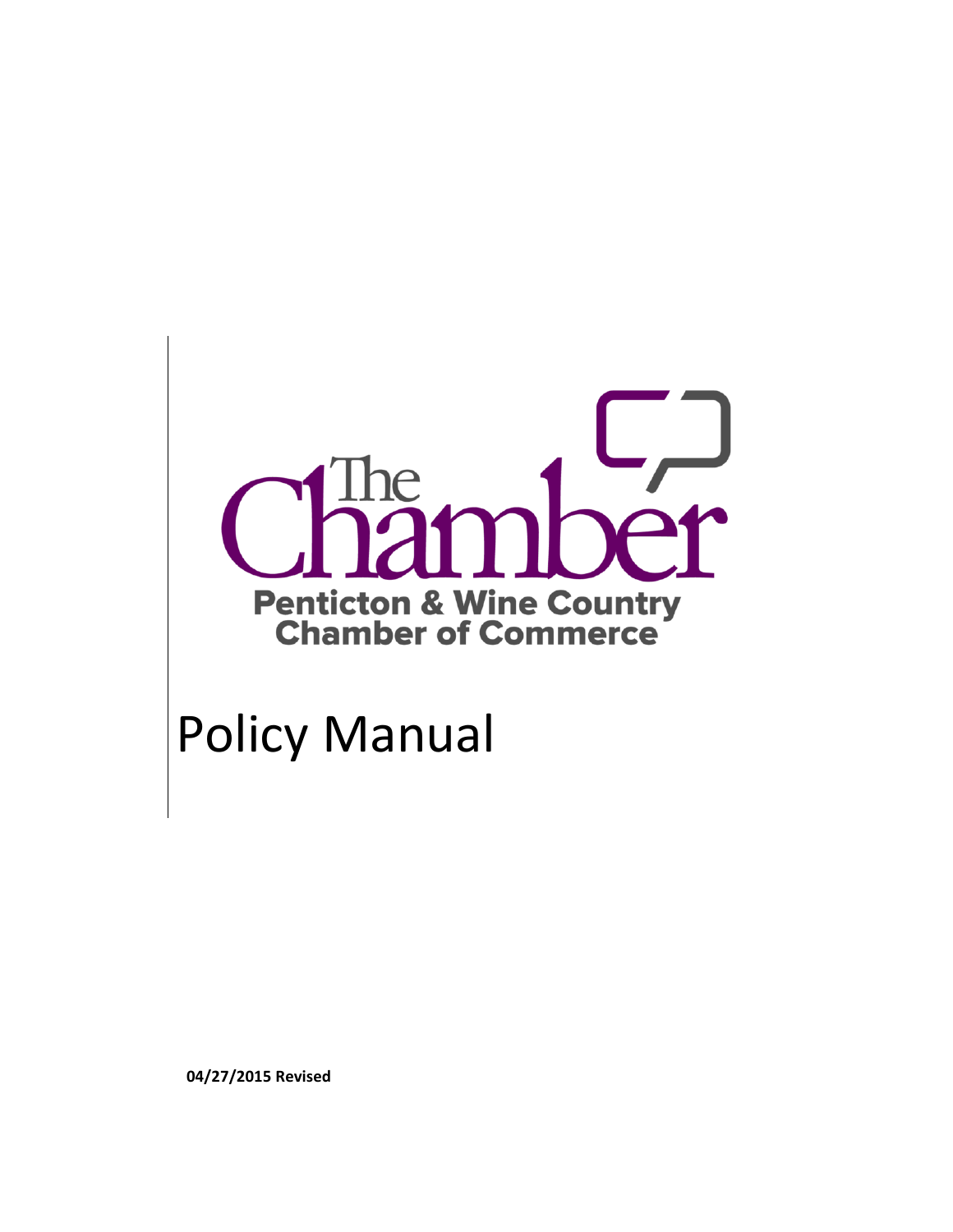Table of Contents

| 1.0 : Governing Process                                                                      |  |
|----------------------------------------------------------------------------------------------|--|
|                                                                                              |  |
|                                                                                              |  |
|                                                                                              |  |
|                                                                                              |  |
|                                                                                              |  |
|                                                                                              |  |
| 1:7: Policy Focus: Agendas, Board Meetings and Annual General Meetings 9                     |  |
|                                                                                              |  |
|                                                                                              |  |
|                                                                                              |  |
| 2.0 : Board - Executive Director Relationship                                                |  |
|                                                                                              |  |
|                                                                                              |  |
|                                                                                              |  |
|                                                                                              |  |
| 2.5 : Policy Focus : Executive Director Recruitment, Selection, Termination & Compensation19 |  |
| <b>3.0: Operational Constraints</b>                                                          |  |
|                                                                                              |  |
|                                                                                              |  |
|                                                                                              |  |
|                                                                                              |  |
|                                                                                              |  |
|                                                                                              |  |
|                                                                                              |  |
|                                                                                              |  |
|                                                                                              |  |
|                                                                                              |  |
|                                                                                              |  |
|                                                                                              |  |
| 3.12: Policy Focus: Communication / Reporting: Executive Director to The Board 33            |  |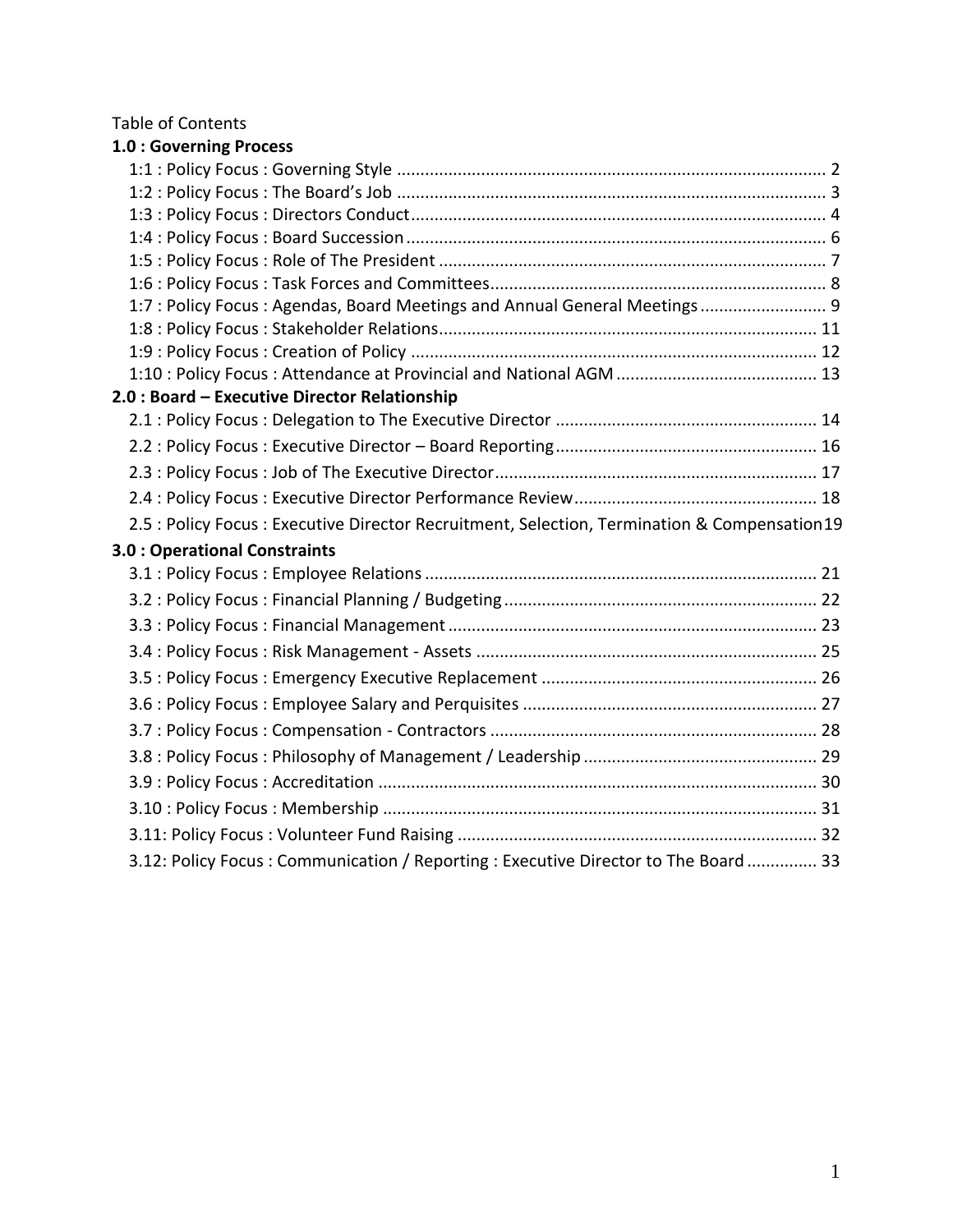1.1.1 The focus of the Board's style is on providing leadership and direction to the organization. Consequently, it will be more concerned with vision, values, outcomes and the future rather than management/operational matters.

This will be accomplished by the Board:

- 1.1.1.1 Directing its energies to addressing issues affecting business through the provision of clearly stated values and principles.
- 1.1.1.2 Imposing a discipline that will ensure governing with excellence. This includes the application of discipline around attendance, policy making, roles and responsibilities, speaking with one voice, and self-policing.
- 1.1.1.3 Being accountable to membership, stakeholders, and appropriate legal bodies and ensuring that this obligation is neither usurped nor hindered by the Board as a whole, or by any individual Board member.
- 1.1.1.4 Representing the best interests of the membership as a whole and not representing or voting for the interests of one particular member.
- 1.1.1.5 Making decisions as a whole according to Robert's Rules of Order.
- 1.1.1.6 Regularly monitoring and reviewing its own process and performance.
- 1.1.1.7 Ensuring the viability of the organization through ongoing training, education and Board development opportunities.
- 1.1.1.8 Being proactive in the identification and consequent development of relevant policies.
- 1.1.1.9 Being solely responsible for its performance.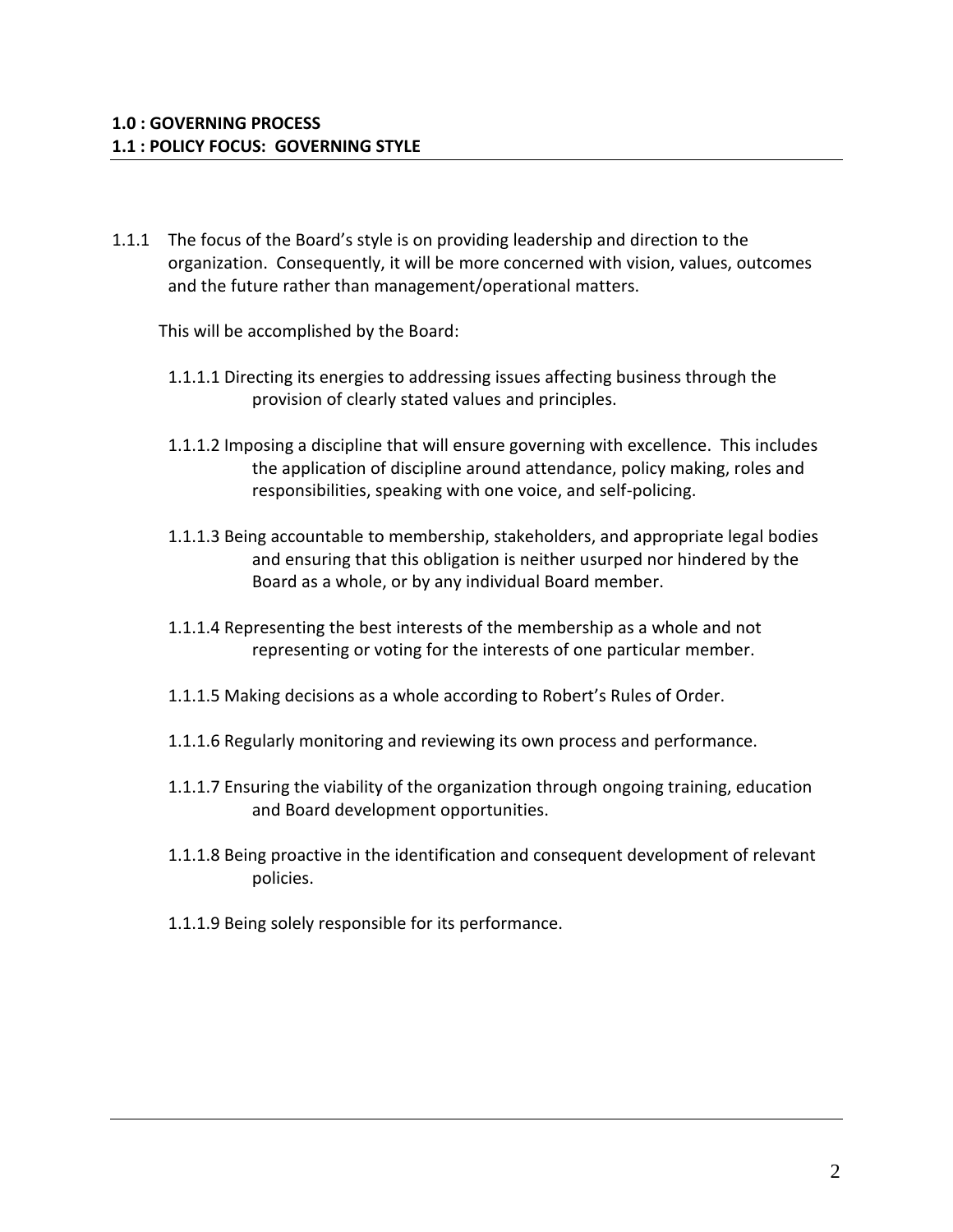## **1.2 : POLICY FOCUS: THE BOARD'S JOB**

- 1.2.1 The Board is responsible for leading and guiding the organization toward achieving a vision and organizational outcomes that fulfill the Mission of the organization. To achieve this, the Board's specific job functions shall be:
	- 1.2.1.1 To establish and maintain an effective link with its stakeholders.
	- 1.2.1.2 To develop, monitor and review policies which lead and guide the organization and enhance opportunities for its membership / stakeholders.
	- 1.2.1.3 The assurance of organizational performance (EXECUTIVE DIRECTOR'S performance).
	- 1.2.1.4 Compliance with legislation.
	- 1.2.1.5 Evaluation of its own governance process and performance.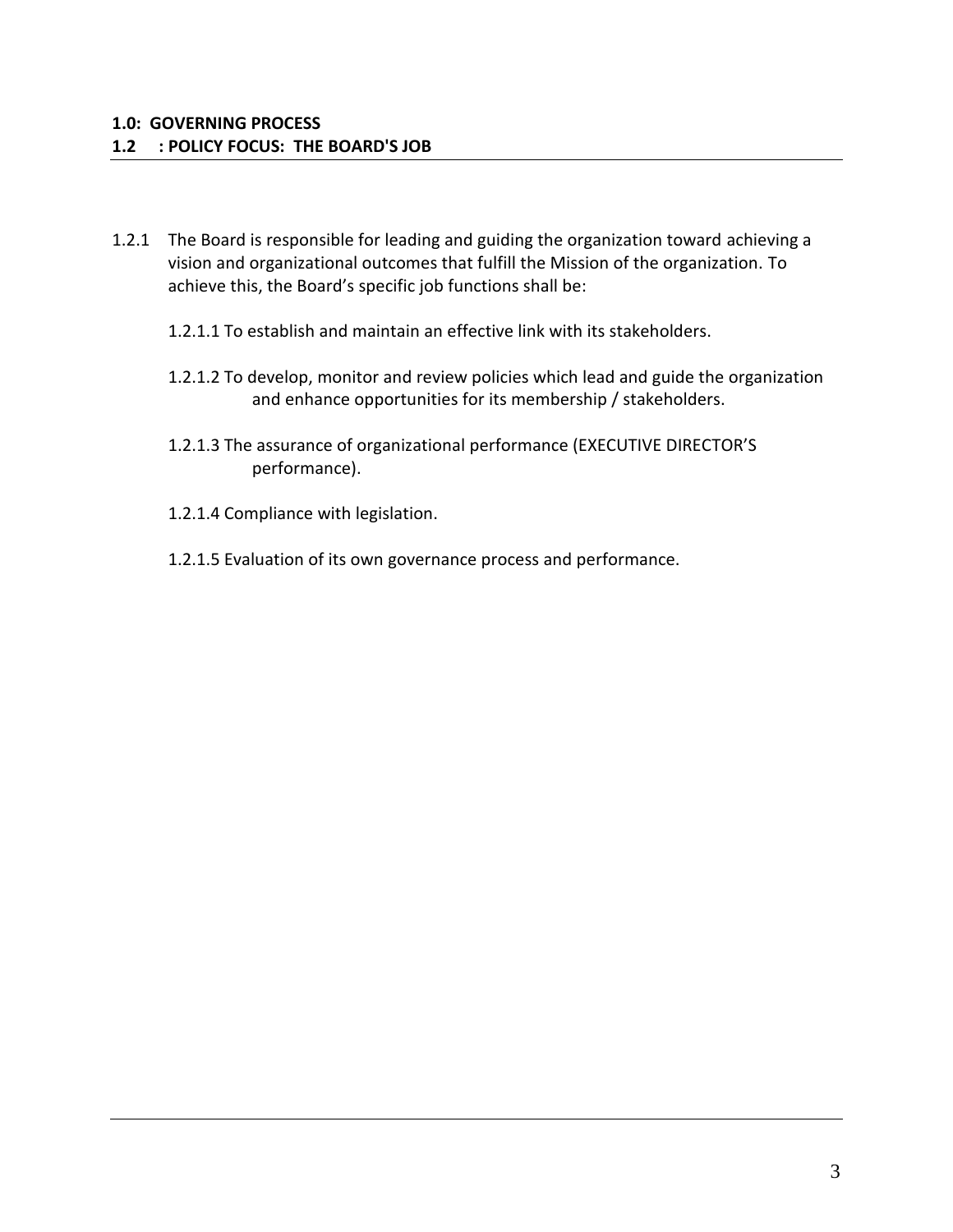- 1.3.1 The Board expects of itself and its members ethical and businesslike conduct.
- 1.3.2 The Board has a responsibility for the compliance with the Act under which it was created as well as an obligation to the interests of the members and other stakeholders. This accountability supersedes any responsibility to staff and to conflicting loyalties such as that to advocacy or interest groups and membership on other Boards or staffs.
- 1.3.3 Board members must avoid any conflict of interest with respect to their legal and fiduciary responsibilities.
	- 1.3.3.1 There must be no self-dealing or any conduct of private business or personal services between any Board member and the organization except as procedurally controlled to assure openness, competitive opportunity and equal access to "inside" information.
	- 1.3.3.2 Board members must not use their positions to obtain for themselves, family members or close associates employment within the organization.
	- 1.3.3.3 Should a Board member be considered for employment, s/he must temporarily withdraw from Board deliberation, voting and access to applicable Board information. If the applicant is successful, s/he must immediately resign from the Board as a condition of employment.
- 1.3.4 Board members are prohibited from attempting to exercise individual authority over the organization except as explicitly set forth in Board policies.
- 1.3.5 Board members' interaction with the EXECUTIVE DIRECTOR or with staff carries no authority or formal influence.
- 1.3.6 Board members' interaction with the public, press or other entities must recognize the same limitation and the similar inability of any Board member or Board members to speak for the Board.
- 1.3.7 The President of the Board or his/her designate shall be the spokesperson for the organization.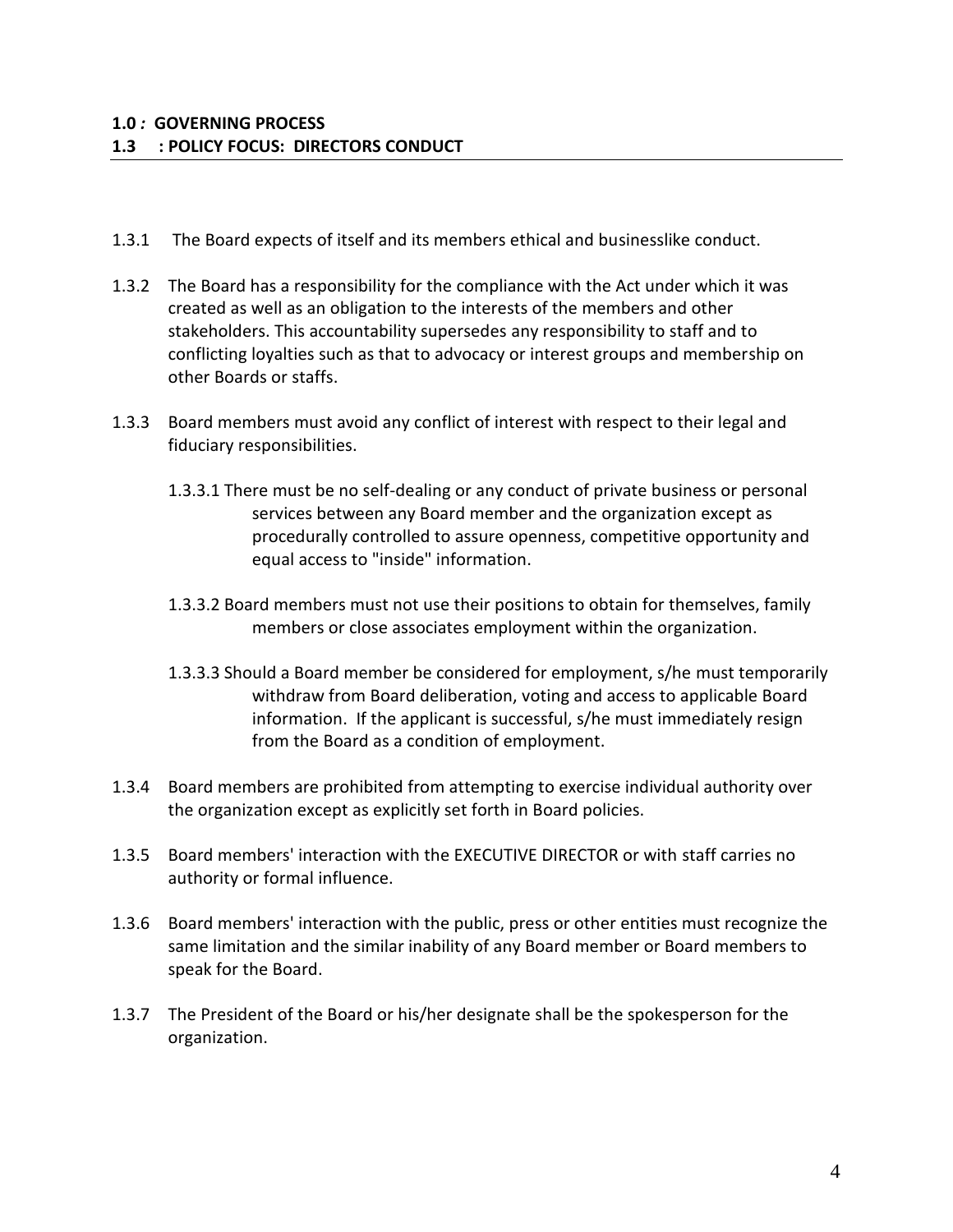- 1.3.8 Board members who are lobbied by a person, group or organization shall direct the lobbyists to put their questions or concerns in writing and direct them to the President for referral to the Board or appropriate committee for review.
- 1.3.9 Judgments of the EXECUTIVE DIRECTOR performance can only be made within the context of explicit Board policies and by the officially established performance review process.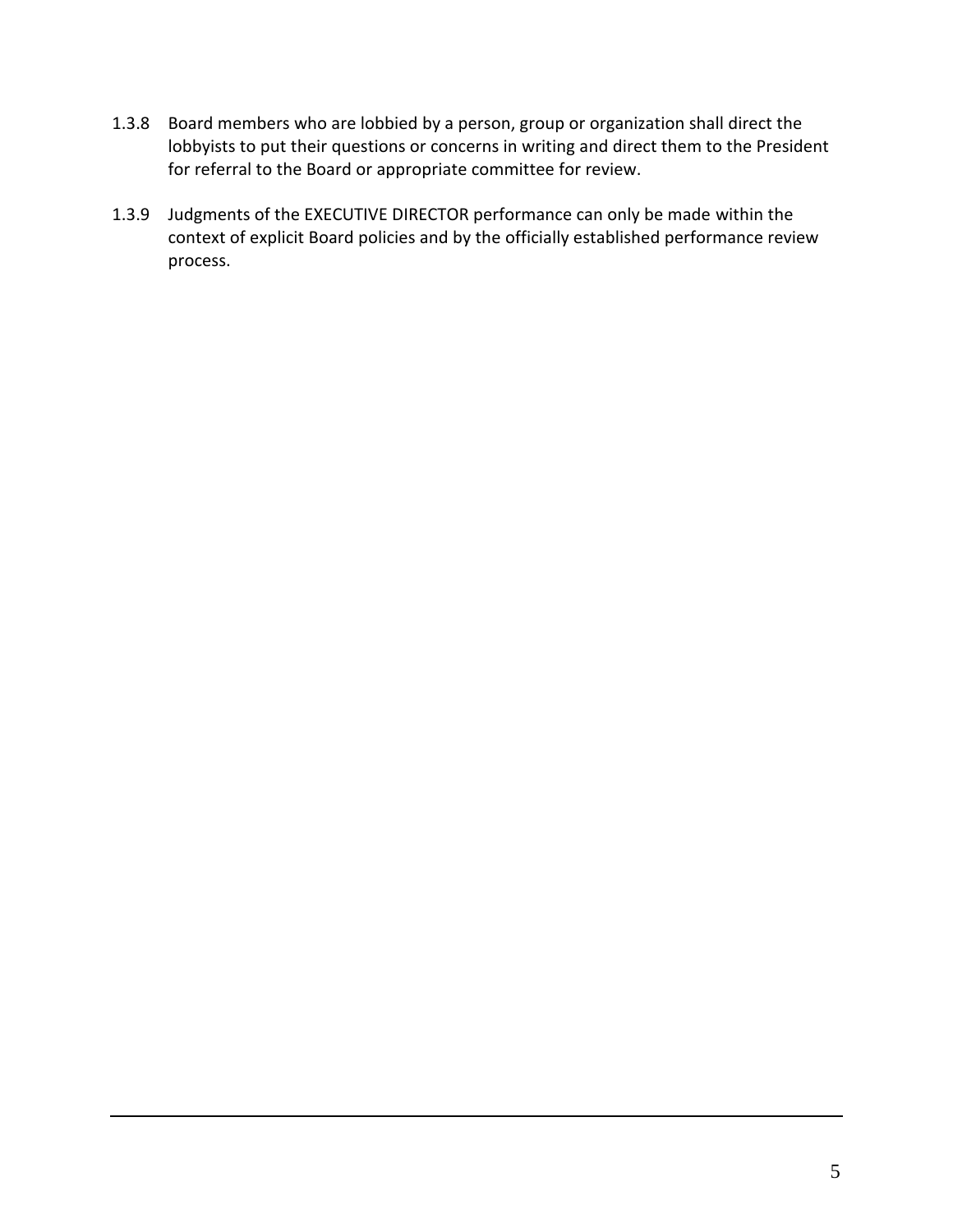- 1.4.1 Each year the Board will appoint a nominating committee composed of, at a minimum, the Past President, the President and the 1st Vice-President to bring forward names of business persons that the nominating committee feels would be suitable as Board members.
- 1.4.2 The nominating committee will present the list of nominees to the Board at the January Board meeting for a short list of nominees sufficient in number to fill the expected vacancies on the Board for the ensuing year.
- 1.4.3 The Nominations Committee will contact each of the nominees, in order of preference expressed by the Board, in order to confirm their acceptance of a formal nomination to the Board for presentment at the AGM.
- 1.4.4 Following the Nominations Committee meetings with the nominees, the Nominations Committee will provide the Board with a slate of nominees to be presented for election at the AGM.
- 1.4.5 The Nominations Committee will assign mentor directors, who have served a minimum of two years, to new directors at the new directors' first Board meeting.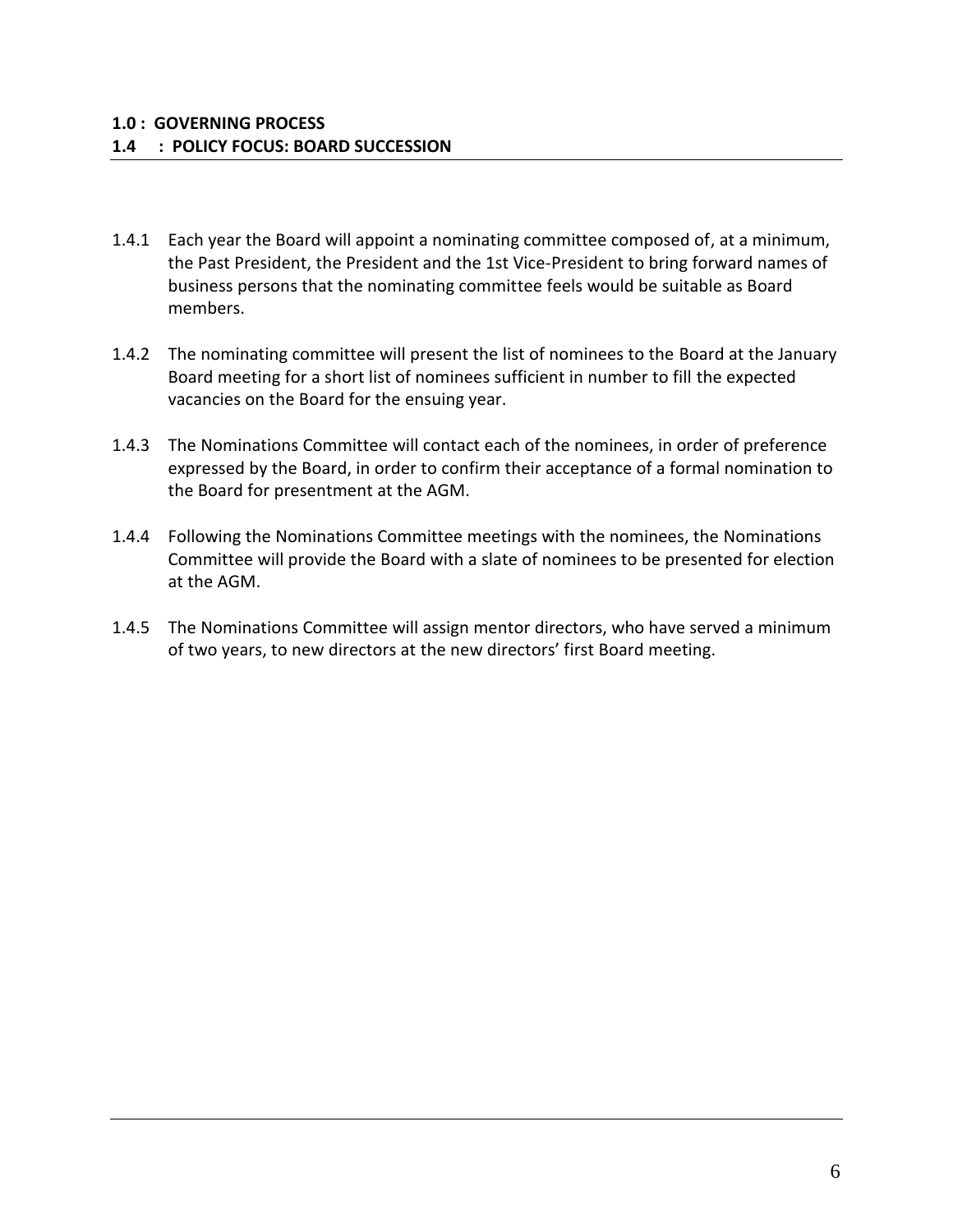- 1.5.1 The role of the President is to ensure that the Board operates within its approach to governing and to the rules/policies it establishes. In fulfilling these duties the President:
	- 1.5.1.1 Is to safeguard the integrity of the Board process and to represent the Board as required;
	- 1.5.1.2 Must ensure that the agenda and meeting content will only be concerned with those matters that clearly fall within the purview of the Board to decide;
	- 1.5.1.3 Must ensure that the agreed upon rules for conducting the meeting will be followed unless agreement has been reached to use different procedures.
	- 1.5.1.4 Is only authorized to make decisions on behalf of the Board that are consistent with Board policies on its Governance Process and on the Board -EXECUTIVE DIRECTOR Relationship.
	- 1.5.1.5 Is empowered to preside over Board meetings with all of the usual power of that position i.e. ruling, recognizing, etc…
	- 1.5.1.6 Has no authority to make decisions beyond polices created by the Board within Vision-Organizational Outcomes, and Operational Constraints policy areas except in emergencies and where the Board cannot be contacted.
	- 1.5.1.7 Has no authority to supervise or direct the EXECUTIVE DIRECTOR. This is the responsibility of the whole Board.
	- 1.5.1.8 Is the designated spokesperson for the Board. S/he may delegate others to do so as required.
	- 1.5.1.9 Is to manage the work of the Board.
	- 1.5.1.10 Chair the Board's meetings.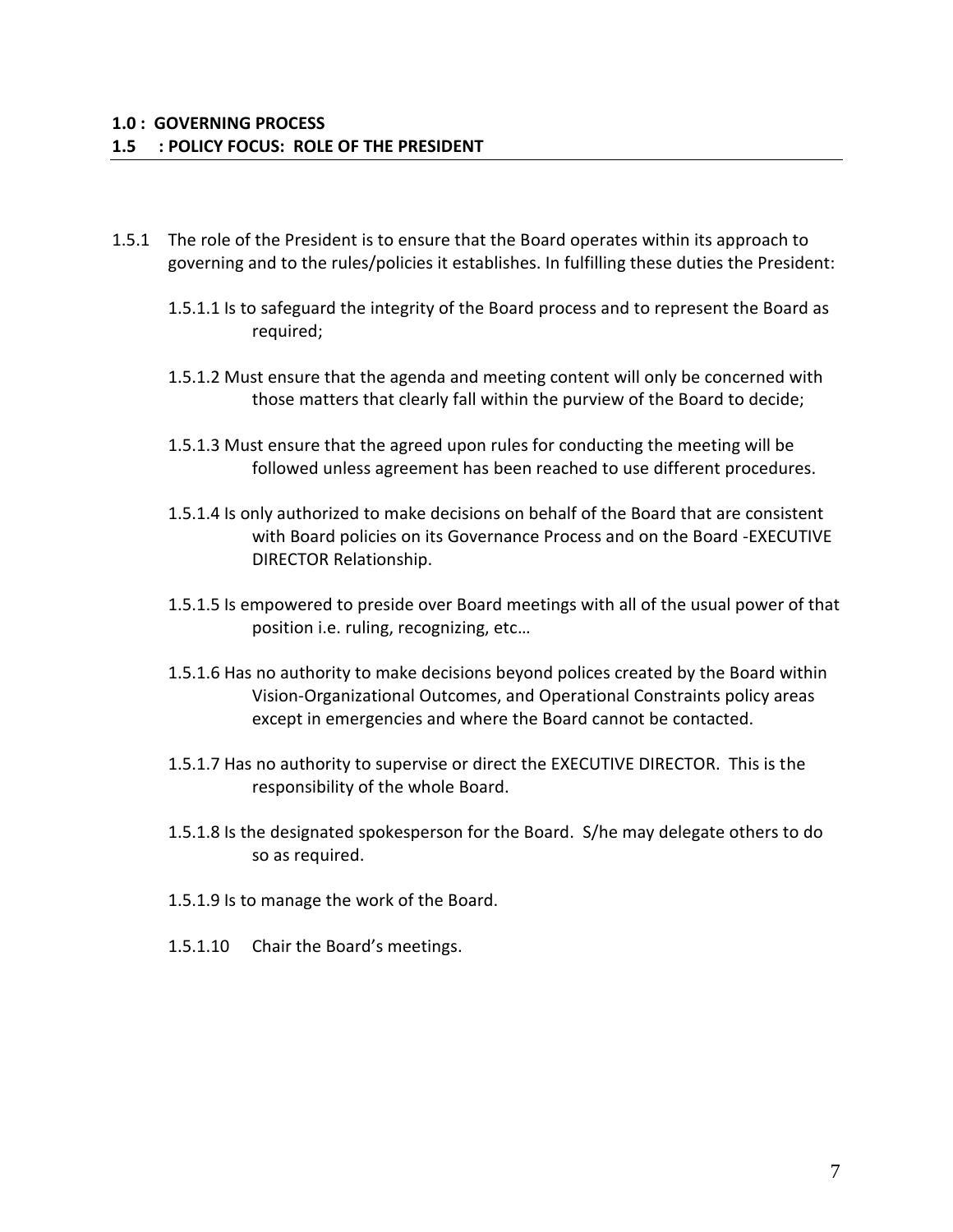- 1.6.1 To preserve the integrity of the "wholeness" of the Board, committees (including task forces) will be used primarily to assist the Board in doing its work. References to committee in this policy include references to a task force.
- 1.6.2 Board committees will not make policy decisions on behalf of the Board, but rather will be used to inform the Board on matters it has been delegated to investigate. The Board shall establish all committees that are required by legislation or regulation. The Board may establish standing committees to assist it in conducting its business and in developing policies and planning. The terms of reference for these task forces will be set and approved by the Board.
- 1.6.3 Board committee roles, expectations and parameters will be clearly defined in their terms of reference, and will not conflict with the EXECUTIVE DIRECTOR'S authority. Board committees must adhere to their specific terms of reference and timelines and report to the Board on a regular basis.
- 1.6.4 Board committees will not have executive authority.
- 1.6.5 Board committees will not speak or act for the Board.
- 1.6.6 Board committees are not empowered to exercise authority over staff. Therefore, they will not normally have direct dealings with current staff operations nor will the EXECUTIVE DIRECTOR be required to obtain approval of a Board committee before an executive action.
- 1.6.7 These above policies apply only to Board committees which are formed by Board action, whether or not the committees include non-Board members. It does not apply to committees formed under the authority of the EXECUTIVE DIRECTOR.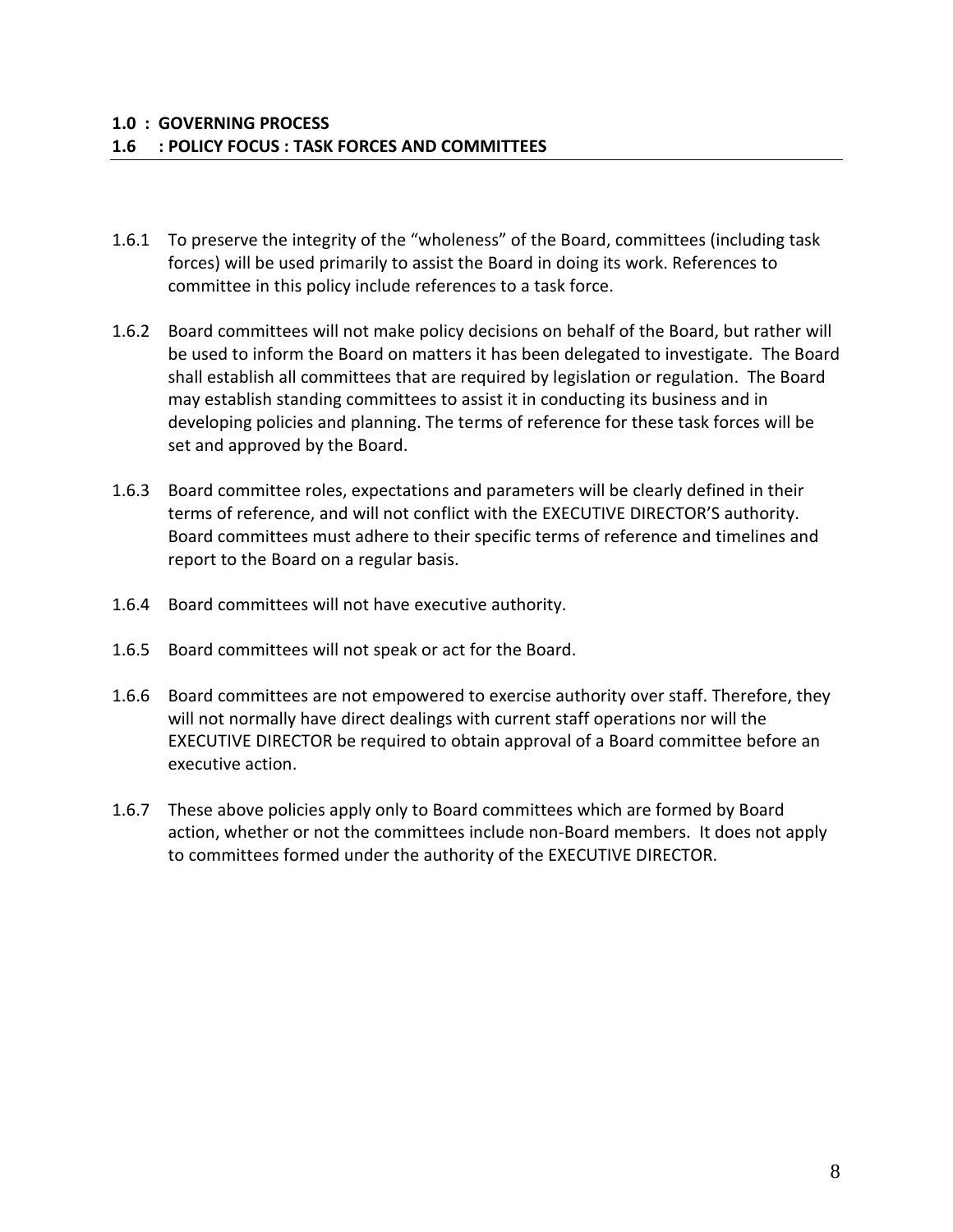#### **1.0** *:* **GOVERNING PROCESS 1.7 : POLICY FOCUS : AGENDAS , BOARD MEETINGS and ANNUAL GENERAL MEETINGS**

- 1.7.1 Agendas: Setting, Planning Cycle & Agenda Control
	- 1.7.1.1 It is the responsibility of the President to ensure an agenda is made for each meeting. The starting and estimated finishing time should be included in the agenda.
	- 1.7.1.2 Copies of the agenda and attachments are to be made available to the Board members a week in advance of the meeting.
	- 1.7.1.3 Copies of the agenda of regular Board meetings will be made available upon request to anyone (visitors and delegations) attending the meeting.
	- 1.7.1.4 Items may be put forward to be considered for placement on the Board agenda by Board members and the EXECUTIVE DIRECTOR. Board approval of the agenda will be required at the beginning of each meeting.
	- 1.7.1.5 Agenda items should be consistent with the job functions of the Board. As it is the Board's agenda, the Board should be the initiator of what information it would like to receive and what reports it would like to have presented at its meetings.
	- 1.7.1.6 The Board will set and follow an annual working agenda.
- 1.7.2 Regular Board Meetings:
	- 1.7.2.1 Are open to all members. The public and delegations may apply to be put on the agenda.
	- 1.7.2.2 The Board will schedule time, generally not to exceed ten minutes in total, at each meeting for member and public participation. The time limit may be set at the discretion of the President.
	- 1.7.2.3 The President shall intervene and terminate any presentation which is not orderly, or is defamatory or abusive in nature.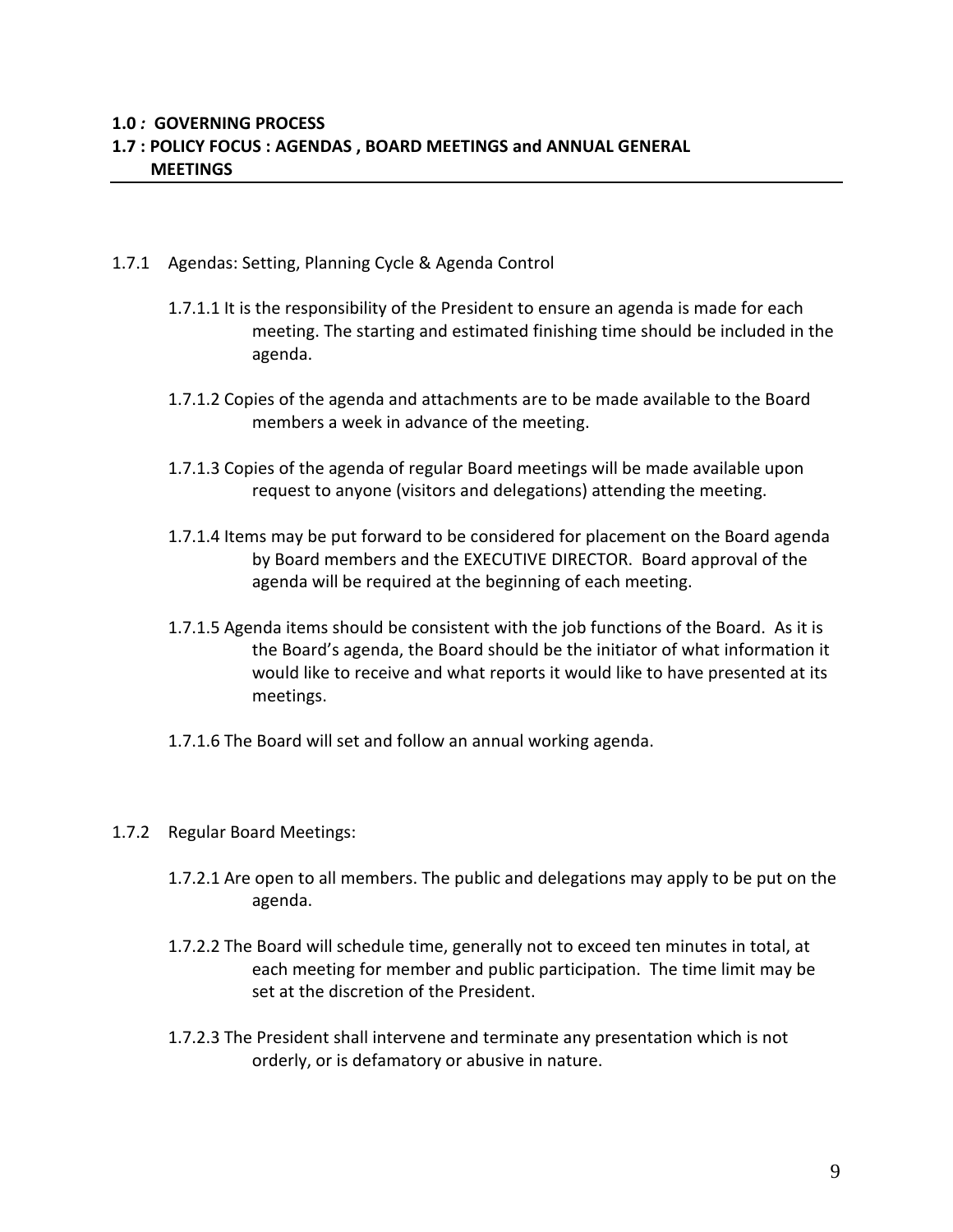- 1.7.2.4 Time shall be scheduled at every regular meeting for comments or questions on any topic related to the Board's governance.
- 1.7.2.5 Minutes will be taken for all meetings and a draft copy will be distributed to the Board members within a week.
- 1.7.3 Annual General Meetings
	- 1.7.3.1 Annual General Meetings (AGM) shall be set by the Executive Director in consultation with the Board.
	- 1.7.3.2 The election of Board members and executive officers will occur at the AGM in accordance with the requirements of the bylaws of the Chamber society and in accordance with the following procedure:
- 1.7.3.2.1 Present the slate of nominees selected by the Board for one and two year terms;
- 1.7.3.2.2 Call for additional nominations from the floor;
- 1.7.3.2.3 Elect directors to indicated terms;
- 1.7.3.2.4 Present Board to members and public;
- 1.7.3.2.5 Call recess to the AGM to allow for the 1st Board meeting of the new Board to be presided over by the current President;
- 1.7.3.2.6 Present Board with slate of executive officers for election;
- 1.7.3.2.7 Call for nominations for executive officers positions;
- 1.7.3.2.8 Election of executive officers;
- 1.7.3.2.9 Reconvene AGM and present executive officers to members and public.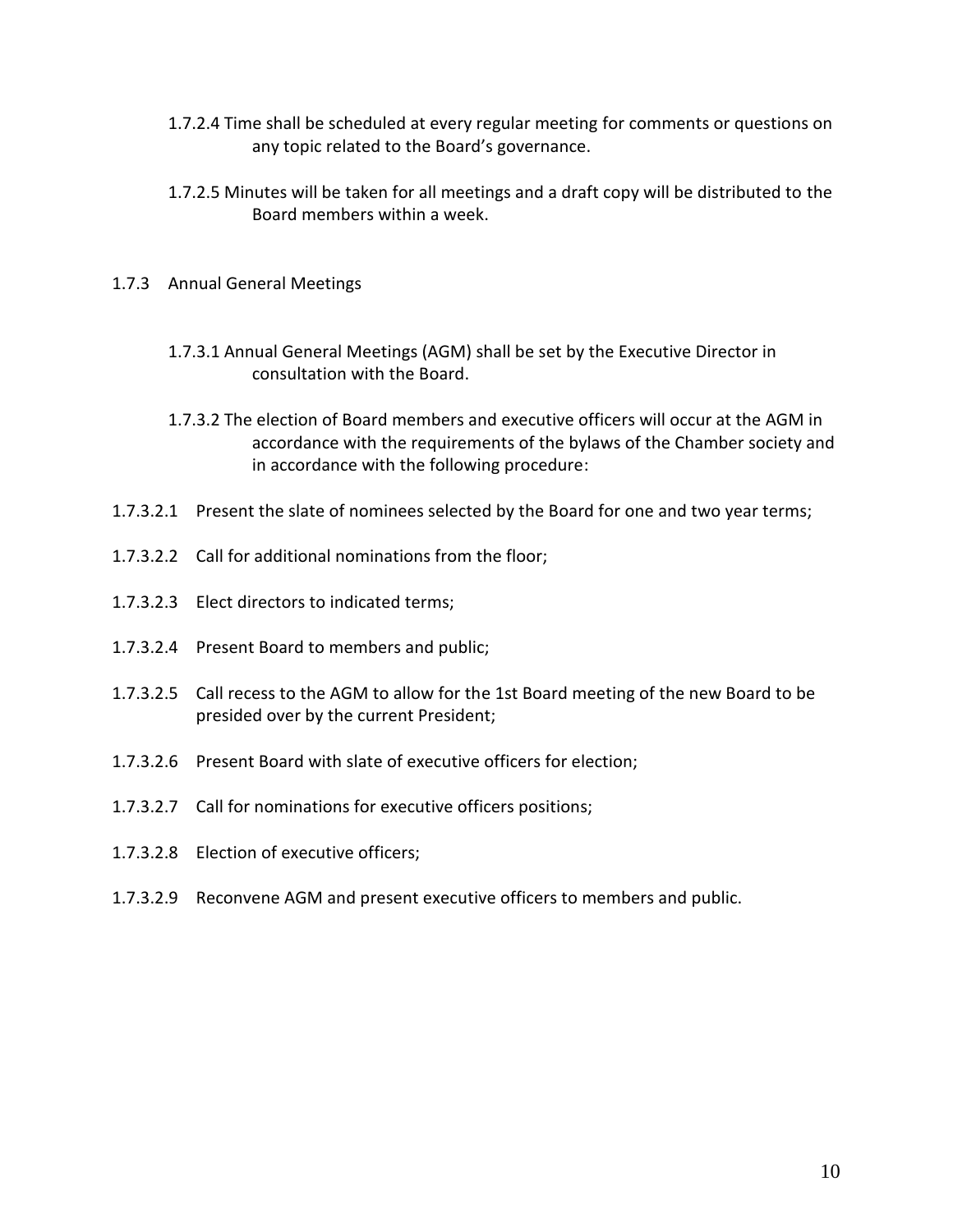- 1.8.1 The Board will act in a manner that emphasizes accountability to the membership of the organization to which it is responsible for service. To that end the Board will:
- 1.8.1.1 Develop communication policies and practices which support the goal of achieving an informed public and membership. These will include:
- 1.8.1.1.1 Holding its meetings in public (see policy re Regular Meetings) except for discussion of some matters that, of necessity (see policy re In-Camera Meetings), must be addressed in an in-camera forum.
- 1.8.1.1.2 Holding an annual open meeting to report to the membership and the public.
- 1.8.1.2 Develop communication links with various stakeholder groups to provide opportunity for comment on issues of concern to them.
- 1.8.1.3 Account to its membership for competent, conscientious and effective accomplishment of its obligations. It will allow no officer, individual or committee of the Board to usurp this role or hinder this commitment.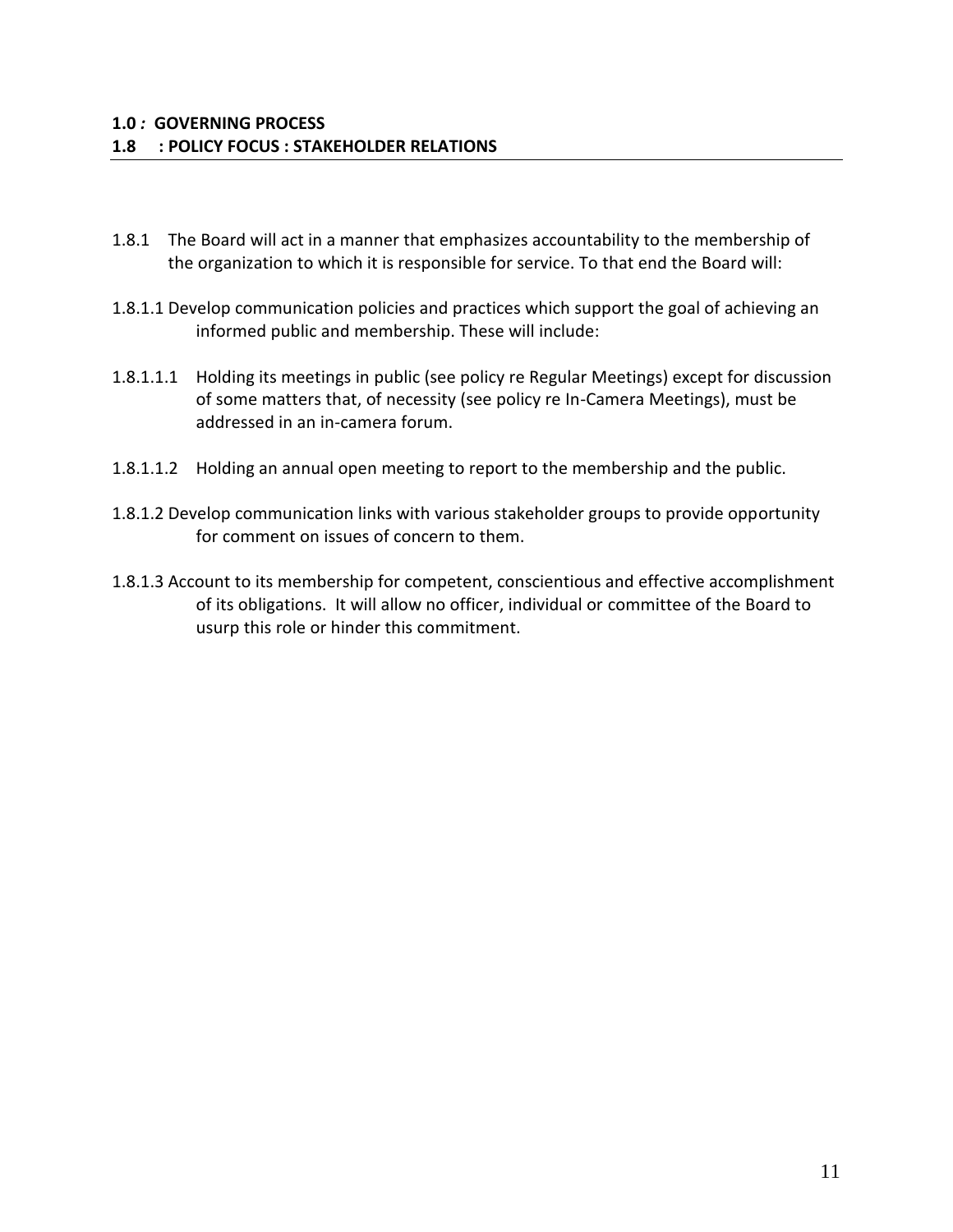## **1.0** *:* **GOVERNING PROCESS 1.9 : POLICY FOCUS : CREATION OF POLICY**

- 1.9.1 Policies shall be created as follows:
	- 1.9.1.1 All Board Policies related to the strategic plan must be passed by the Board
	- 1.9.1.2 All Operational Policies shall be set by the EXECUTIVE DIRECTOR, with input from any committee dealing with the topic of the Operational Policy, and must comply with the objectives of the Strategic Policies.
	- 1.9.1.3 Any proposed Board Policies must be vetted by the Governance Committee prior to presentment to the Board.
	- 1.9.1.4 The Governance Committee shall accept for review proposed Board Policies from other committees, the ED and the Board.
	- 1.9.1.5 Strategic Policies shall comply with the format and numbering system approved by the Board from time to time.
- 1.9.2 Policies will be monitored as follows:
	- 1.9.2.1 The Board will establish and follow a process and schedule for monitoring Outcomes/Results and Operational Constraints policies on a regular basis throughout each year.
	- 1.9.2.2 All policies of the Board will be reviewed annually, and where warranted, policies will be modified, deleted or revised.
	- 1.9.2.3 The Board can choose to monitor a given policy in one or more of three ways:
- 1.9.2.3.1 Internal report: Disclosure of compliance information to the Board from the EXECUTIVE DIRECTOR.
- 1.9.2.3.2 External report: Discovery of compliance information by a disinterested, external auditor, inspector or judge who is selected by and reports directly to the Board.
- 1.9.2.3.3 Direct Board inspection: This is a Board inspection of documents, activities or circumstances directed by the Board which allows a "prudent person" test of policy compliance.
	- 1.9.2.4 At the discretion of the Board, any policy can be monitored by any method at any time.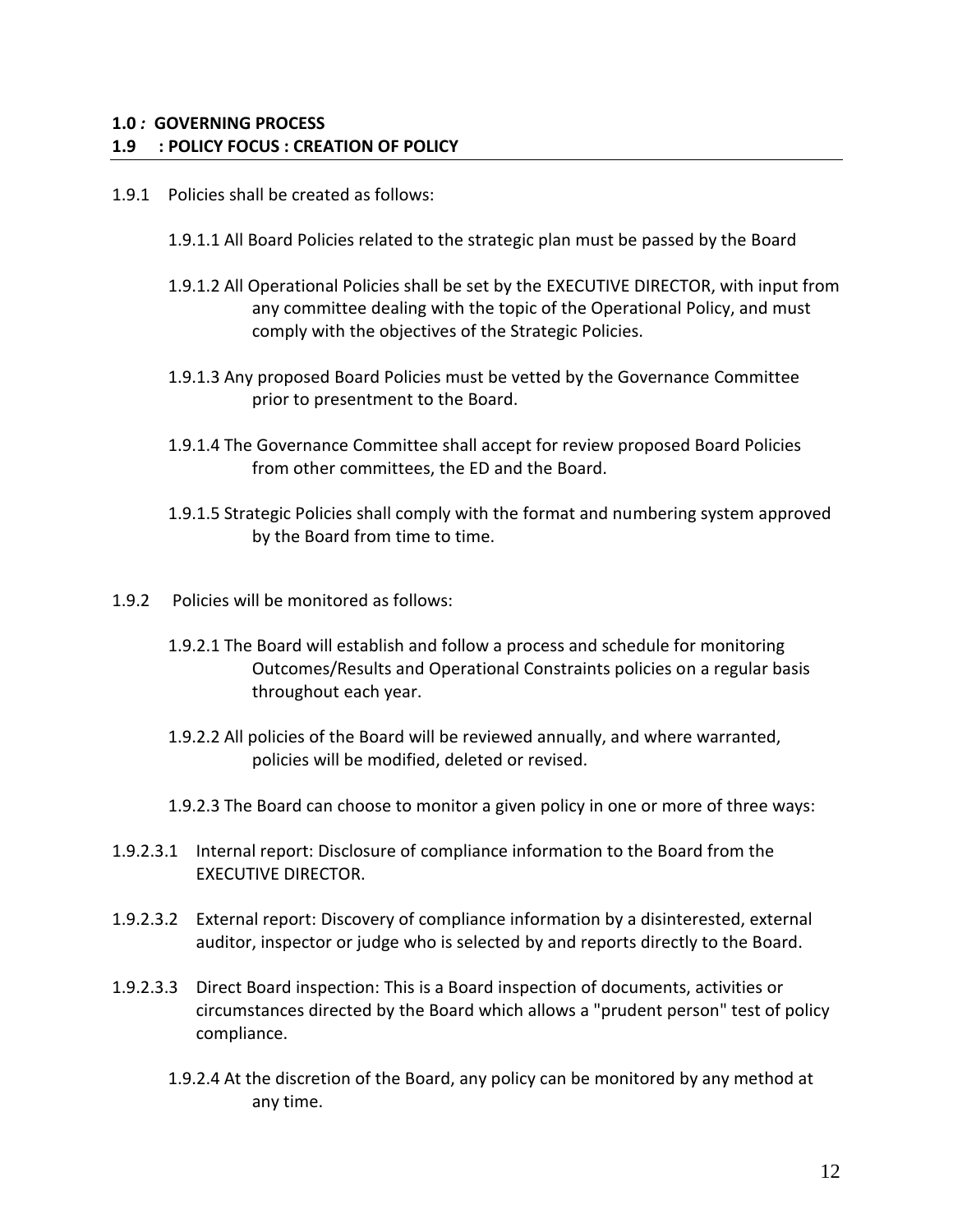- 1.10.1 The President,  $1^{st}$  Vice President, Policy Chair and Executive Director shall attend the national AGM and the provincial AGM each year.
- 1.10.2 The Organization shall pay directors' fees for conference registration and hotel for both AGMs.
- 1.10.3 The Organization shall also pay for transportation to the conferences at the CRA rate per km or the airfare and taxi. The Organization encourages the most cost effective travel mode. Where Directors are driving they should travel together when it is reasonable to do so. Receipts must be submitted to the Chamber office.
- 1.10.4 Where meals are not provided by the conference, each director is allowed a maximum per diem rate of \$64.25 (eg. Breakfast \$13.70; Lunch \$13.15; Dinner \$37.40). Receipts must be submitted to the Organization office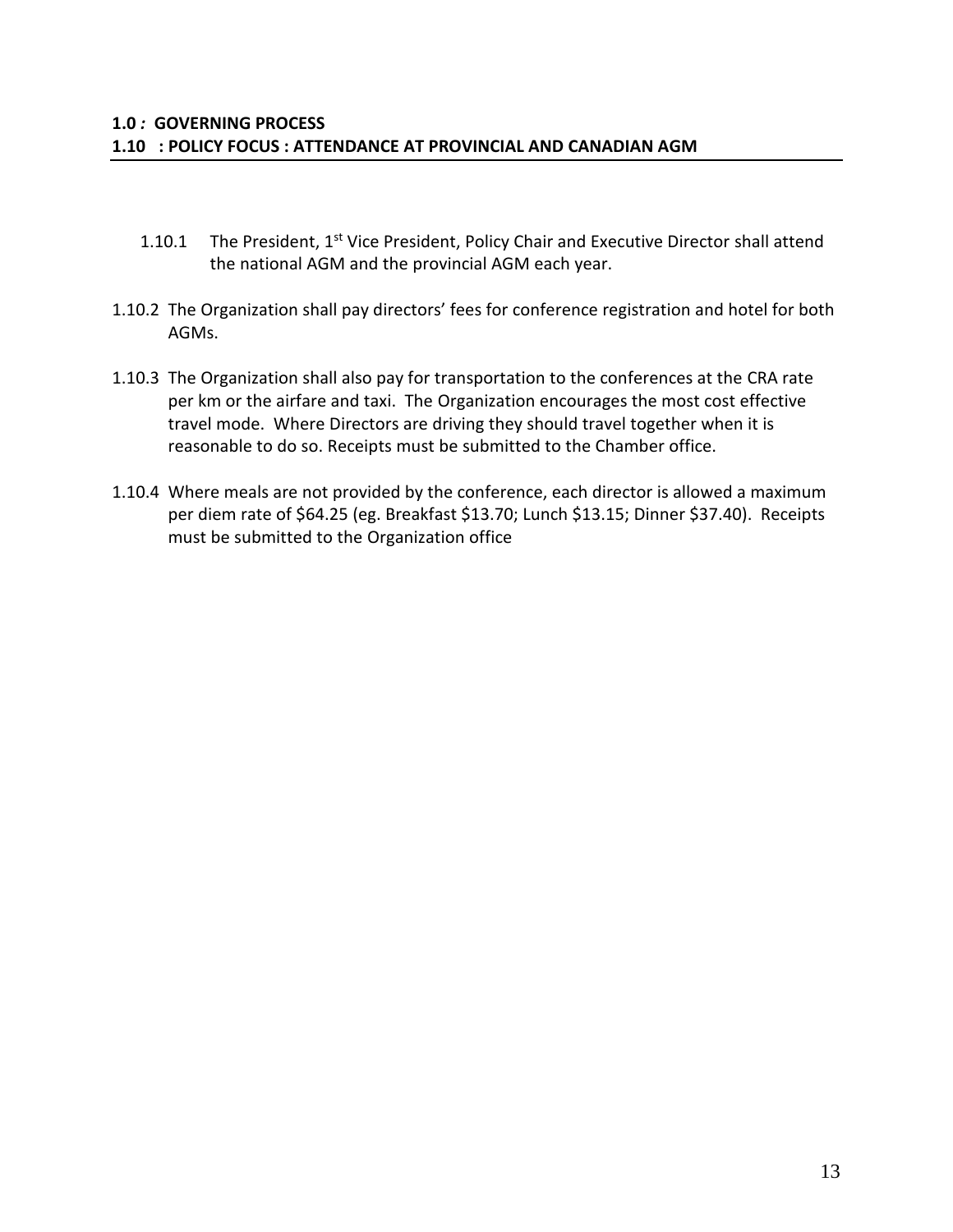- 2.1.1 The tasks of implementation and operational policy development, based on Board policies, belong to the EXECUTIVE DIRECTOR and:
	- 2.1.1.1 The Board delegates the authority to the EXECUTIVE DIRECTOR to operate the organization under its jurisdiction according to its policies.
	- 2.1.1.2 The Board will make policies in consultation with the EXECUTIVE DIRECTOR regarding finances and programs.
	- 2.1.1.3 The Board delegates to the EXECUTIVE DIRECTOR authority on all operational decisions within its jurisdiction.
- 2.1.2 The EXECUTIVE DIRECTOR will implement the policies of the Board within existing legislation.
- 2.1.3 Authority to staff is granted through the EXECUTIVE DIRECTOR and staff authority and accountability is wholly vested in the EXECUTIVE DIRECTOR.
- 2.1.4 Results to be achieved by the EXECUTIVE DIRECTOR are set out in the Board's Outcomes/Results policies.
- 2.1.5 The parameters that guide the actions and behaviors of the EXECUTIVE DIRECTOR are specified within the Operational Constraints policies.
- 2.1.6 To operate effectively in realizing the directions and guidelines set out by its policies, the Board authorizes the EXECUTIVE DIRECTOR to establish all further policies, make relevant and necessary decisions, develop and implement activities and actions such that they will be considered to be consistent with any reasonable interpretation of the Board's policies.
- 2.1.7 It is the Board's prerogative to change the latitude of choices given to the EXECUTIVE DIRECTOR, but it is obligated to respect and support the EXECUTIVE DIRECTOR'S decisions and choices made under delegations that are in place, unless in the Board's view, those decisions are in violation of established Board policies.
- 2.1.8 Authority over the EXECUTIVE DIRECTOR is held by the whole Board, not individuals, committees/task forces or Board officers. These may request information or assistance from the EXECUTIVE DIRECTOR but s/he may refuse these if in his/her judgment the request is disruptive or requires staff time or dollars not allocated for these requests.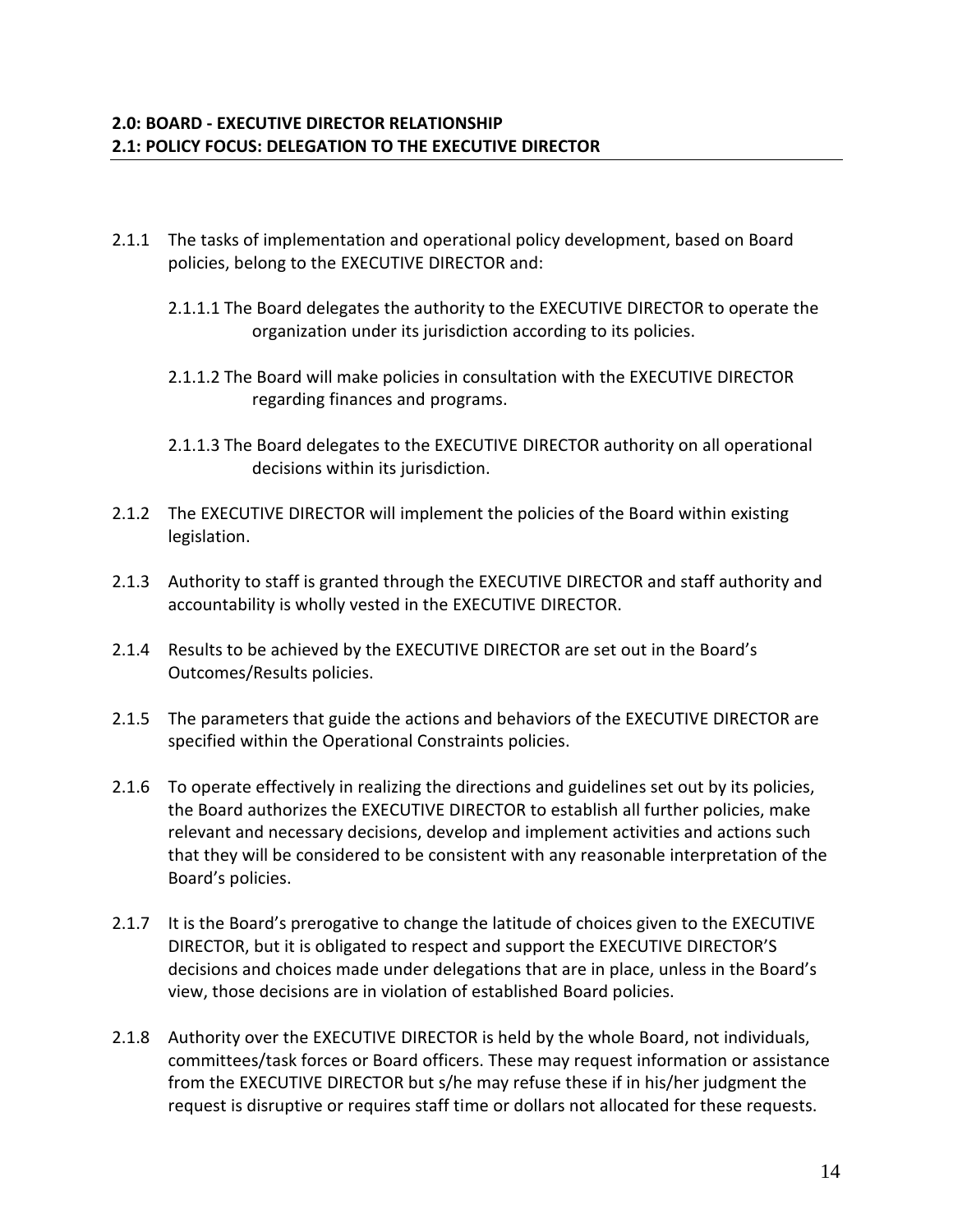2.1.9 Although the EXECUTIVE DIRECTOR may request the advice or perspective of the Board on a matter, s/he is not obligated to follow the given advice, nor is s/he expected or obligated to treat the advice as the wishes or decision of the Board, unless otherwise specified by the Board.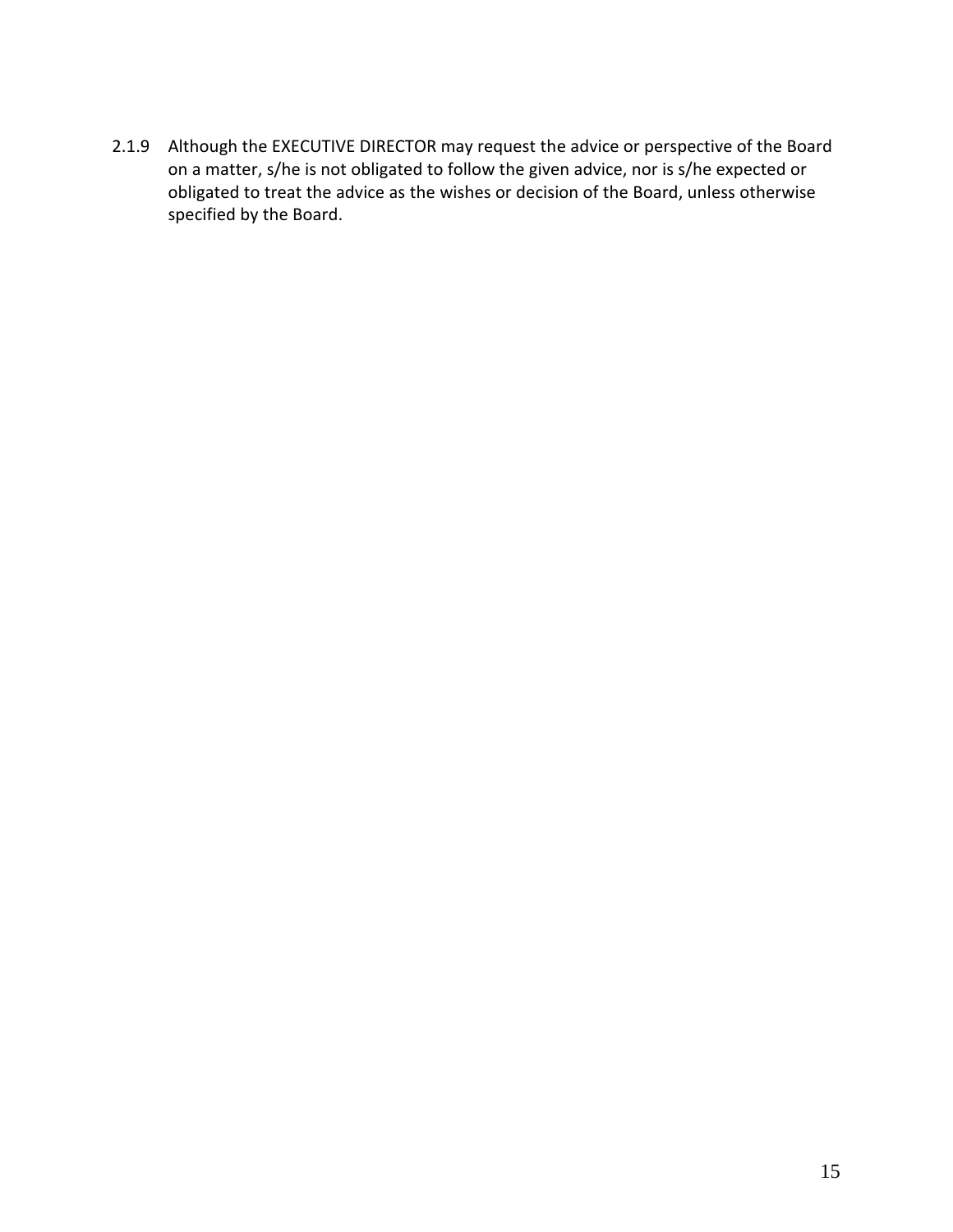- 2.2.1 Clear lines of communication and reporting are essential for a smooth flow of information and feedback between the EXECUTIVE DIRECTOR and the Board. Accordingly, the Board and the EXECUTIVE DIRECTOR will adhere to the following principles and procedures:
	- 2.2.1.1 The EXECUTIVE DIRECTOR reports to the Board as a whole.
	- 2.2.1.2 Authority over the EXECUTIVE DIRECTOR is held by the whole Board, not individuals, committees/task forces or Board officers.
	- 2.2.1.3 Should the EXECUTIVE DIRECTOR wish to submit information to, or obtain clarification from the Board s/he should request a meeting of the Board for such purpose. The EXECUTIVE DIRECTOR will normally contact the President to request such a meeting, but the EXECUTIVE DIRECTOR can make the request of any Board member.
- 2.2.2 The EXECUTIVE DIRECTOR is not restricted from using the expert knowledge of any Board member.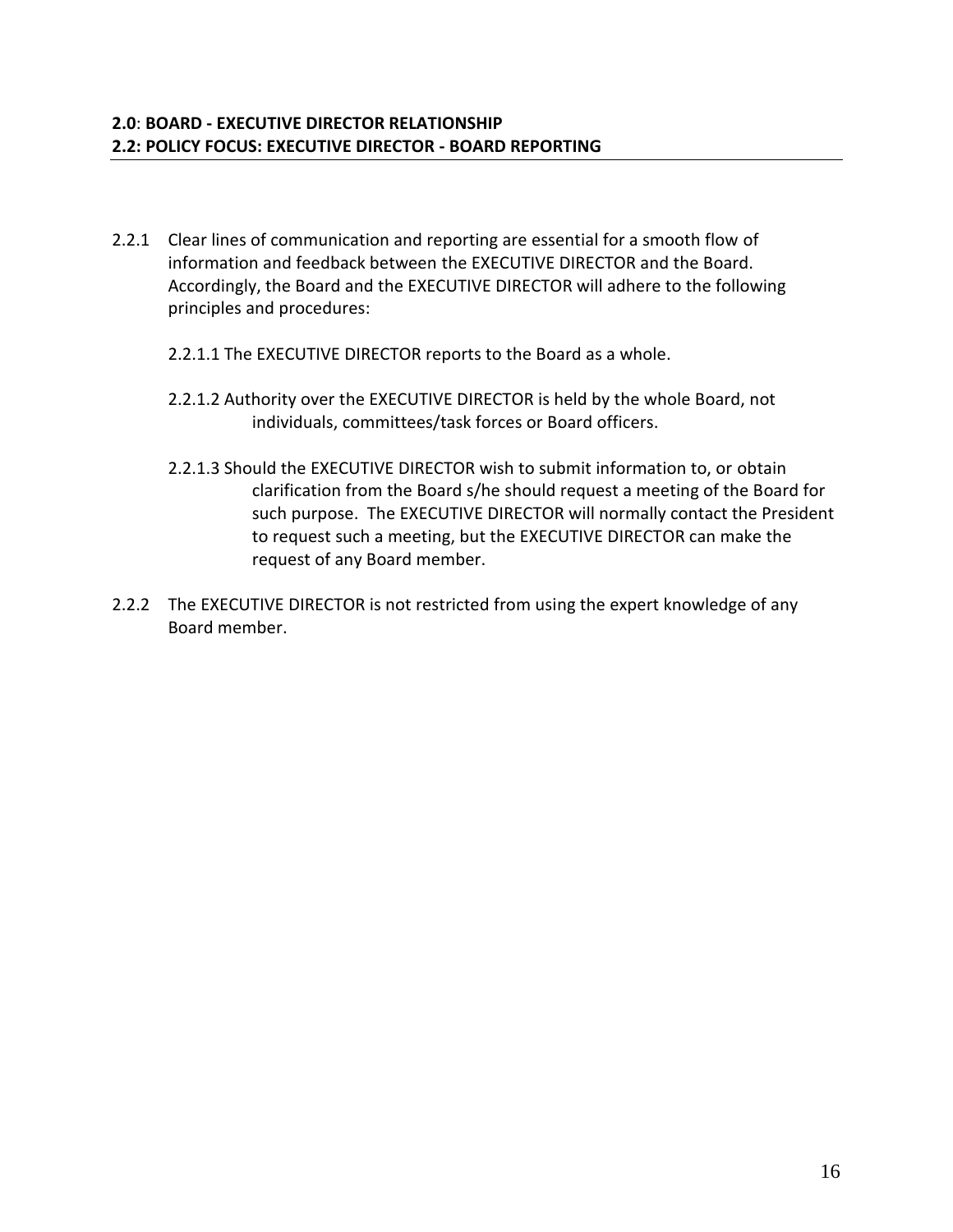- 2.3.1 As the Board's single official link to the operating organization, the EXECUTIVE DIRECTOR is accountable for all organizational performance and exercises all authority transmitted into the organization by the Board. The EXECUTIVE DIRECTOR performance will be considered to be synonymous with organizational performance as a total. The product or results of the EXECUTIVE DIRECTOR's performance will be considered to be in the following three areas:
	- 2.3.1.1 Accomplishment of the Board's strategic plan on OUTCOMES/RESULTS and other goals clearly outlined at the beginning of the year or throughout the year.
	- 2.3.1.2 Operation within the guidelines and boundaries set out in the Board's policies on Operational Constraints.
	- 2.3.1.3 Compliance with legislation.
- 2.3.2 The EXECUTIVE DIRECTOR will direct all fundraising efforts for the Chamber and should not perform fundraising duties or act as a spokesperson for any other organization without Board approval.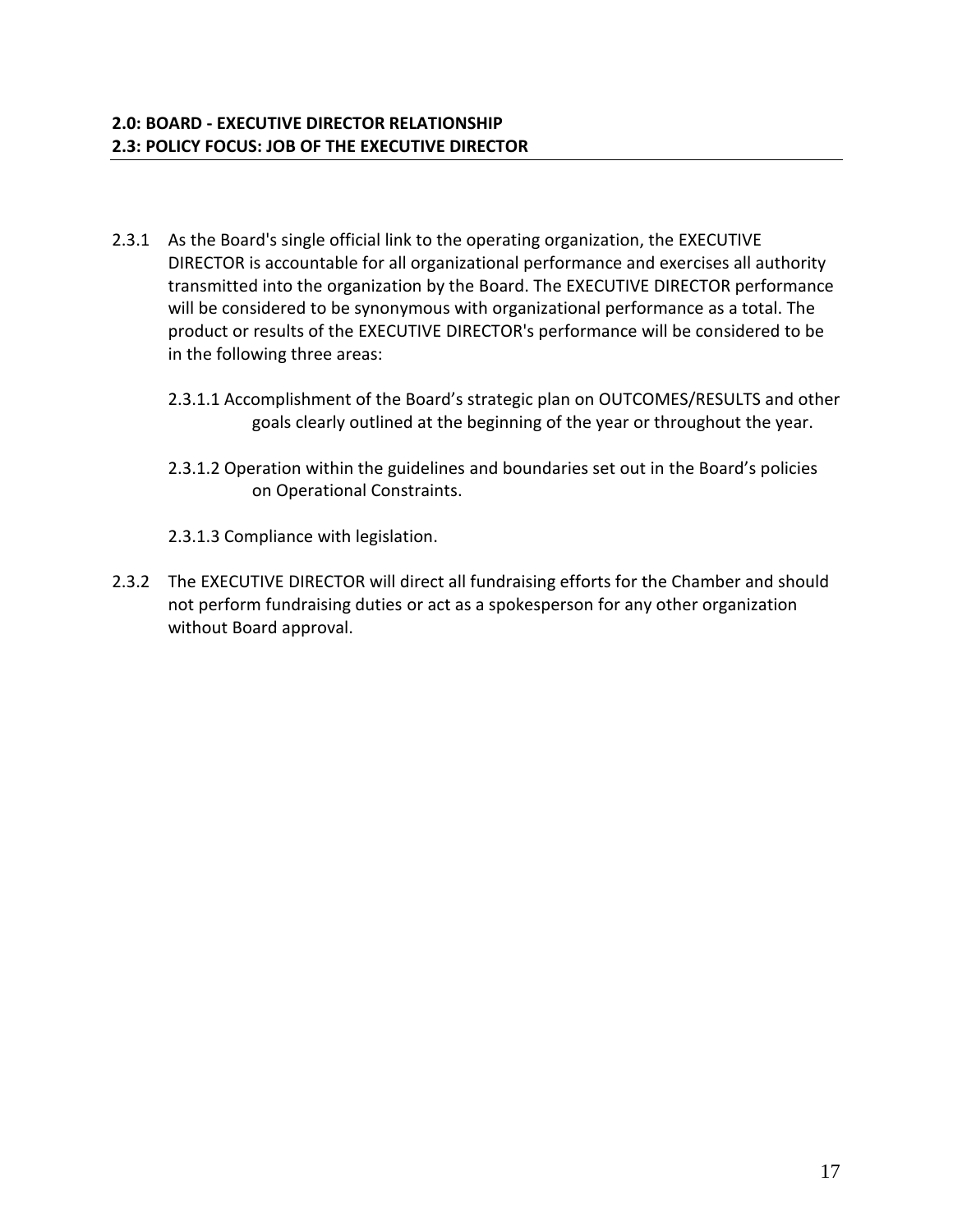- 2.4.1 The Board considers EXECUTIVE DIRECTOR performance and organizational performance to be one and the same. The monitoring and evaluation of EXECUTIVE DIRECTOR performance will be against operational policies, strategic plan goals and any other identified goals. Any Board evaluation of EXECUTIVE DIRECTOR performance, shall be based on these criteria provided in writing each calendar year.
- 2.4.2 The Board will conduct a formal EXECUTIVE DIRECTOR performance evaluation annually. The Board will establish a formal process, timeframe and criteria for this function. The EXECUTIVE DIRECTOR must be informed, in advance, of the performance criteria that will be used, and these must not vary from the policies of the Board identified in 2.4.1. In the circumstance where a new goal is added, the EXECUTIVE DIRECTORS shall be notified in writing and the criteria shall be added to the performance metric within 15 days.
- 2.4.3 The Board shall delegate the formal review process of the EXECUTIVE DIRECTOR to the Governance Committee. The committee shall undertake a quarterly performance review, which rolls into a formal annual review. This committee shall report the results of all performance reviews to the Board for ratification.
- 2.4.4 The Board shall ratify the performance reviews of the EXECUTIVE DIRECTOR, based upon the recommendations and results of the Governance Committee's review. Upon ratification, the President and Chair of the Governance Committee shall meet personally with the EXECUTIVE DIRECTOR to deliver the results of the performance reviews.
- 2.4.5 Adjustments to remuneration shall be aligned with the business year being January 1 to December 31 of each year and shall be retroactive, to January 1 of the current calendar year.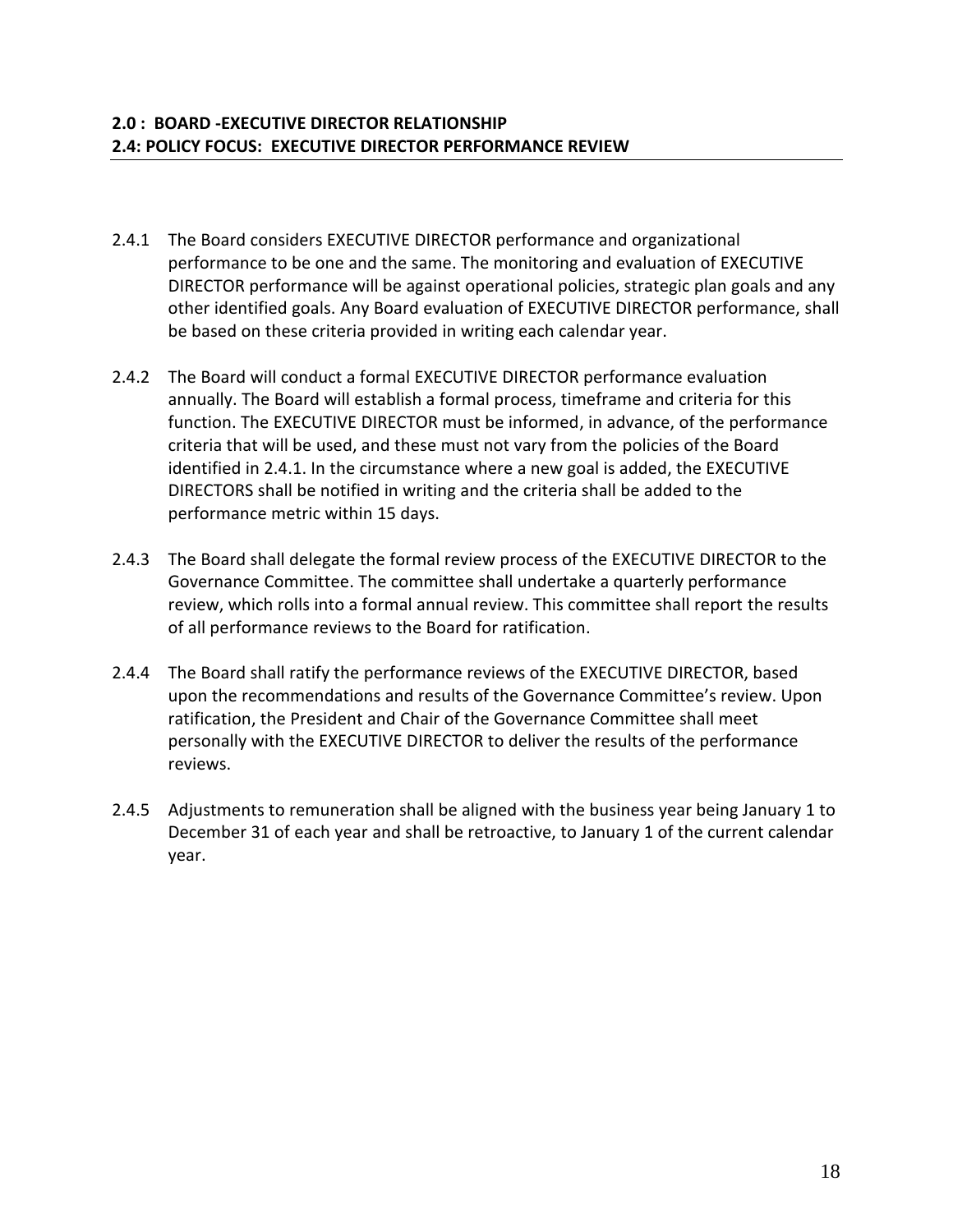## **2.0**: **BOARD -EXECUTIVE DIRECTOR RELATIONSHIP 2.5: POLICY FOCUS: EXECUTIVE DIRECTOR RECRUITMENT, SELECTION TERMINATION & COMPENSATION**

- 2.5.1 The EXECUTIVE DIRECTOR is the only staff person who is selected by and reports to the Board. As the EXECUTIVE DIRECTOR is the only person to whom the Board delegates the authority to achieve the organizational Vision/Outcomes, it is essential that the Board employ and compensate accordingly an individual in whom they have the utmost confidence and trust. Accordingly the Board will:
	- 2.5.1.1 Adhere to fair and equitable employment standards and practices.
	- 2.5.1.2 Establish the criteria and qualifications they require of someone filling the position of EXECUTIVE DIRECTOR.
	- 2.5.1.3 Agree on the process that will be used to recruit, screen, interview, select and engage an individual from among qualified candidates.
	- 2.5.1.4 At their discretion, appoint a task force of the Board for the candidate recruitment and preliminary screening process; however, as the successful candidate will be reporting to the whole Board, the whole Board will interview the short listed candidates that most closely satisfy the Board's requirements.
	- 2.5.1.5 The Board as a whole will select the candidate to whom an offer of employment will be made.
	- 2.5.1.6 The Board will establish a compensation and benefits package for the EXECUTIVE DIRECTOR that:
- 2.5.1.6.1 Enables it to attract and engage a senior executive with the qualifications, experience and competence required for the position;
- 2.5.1.6.2 Is competitive for similar positions in comparable circumstances; clearly establishes the process and criteria for increases during the period of the EXECUTIVE DIRECTOR's contract; and,
- 2.5.1.6.3 Satisfies guidelines, regulations and legislation imposed by the Government of British Columbia.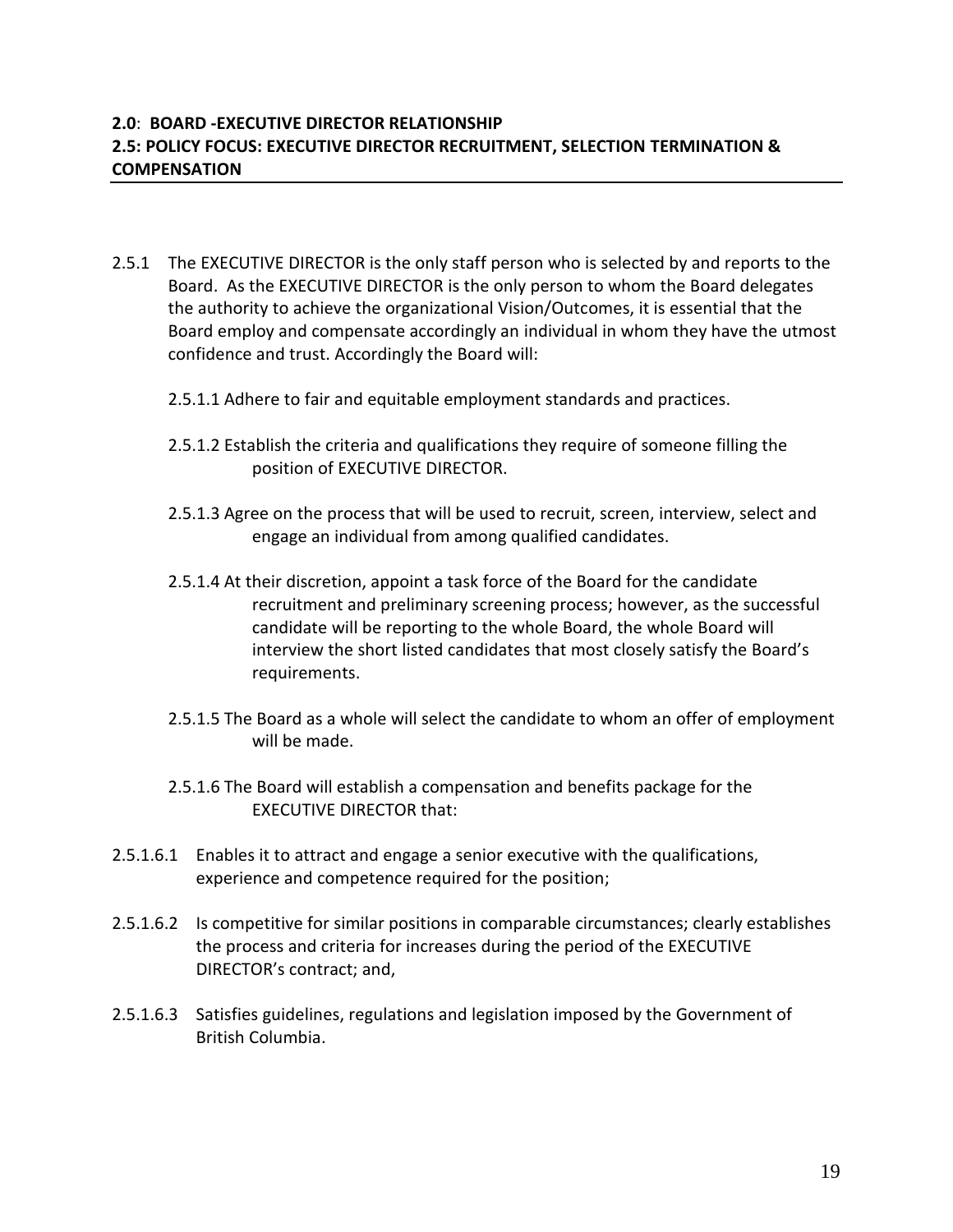- 2.5.1.7 Conduct an EXECUTIVE DIRECTOR performance review annually and make or not make appropriate adjustments to his/her compensation based on the outcome of the review and the requirements set out in the contract.
- 2.5.1.8 Inform the EXECUTIVE DIRECTOR, at the beginning of each year, of the EXECUTIVE DIRECTOR review and evaluation process that will be followed, and of the criteria that will be used for assessing performance and making adjustments to his/her compensation & benefits.
- 2.5.2 A decision to alter the EXECUTIVE DIRECTOR's contractual arrangement with the Board must be made by the whole Board.
- 2.5.3 A decision to end the EXECUTIVE DIRECTOR's employment with the Board must be made by the Board as a whole and not by an individual or task force acting on behalf of the Board.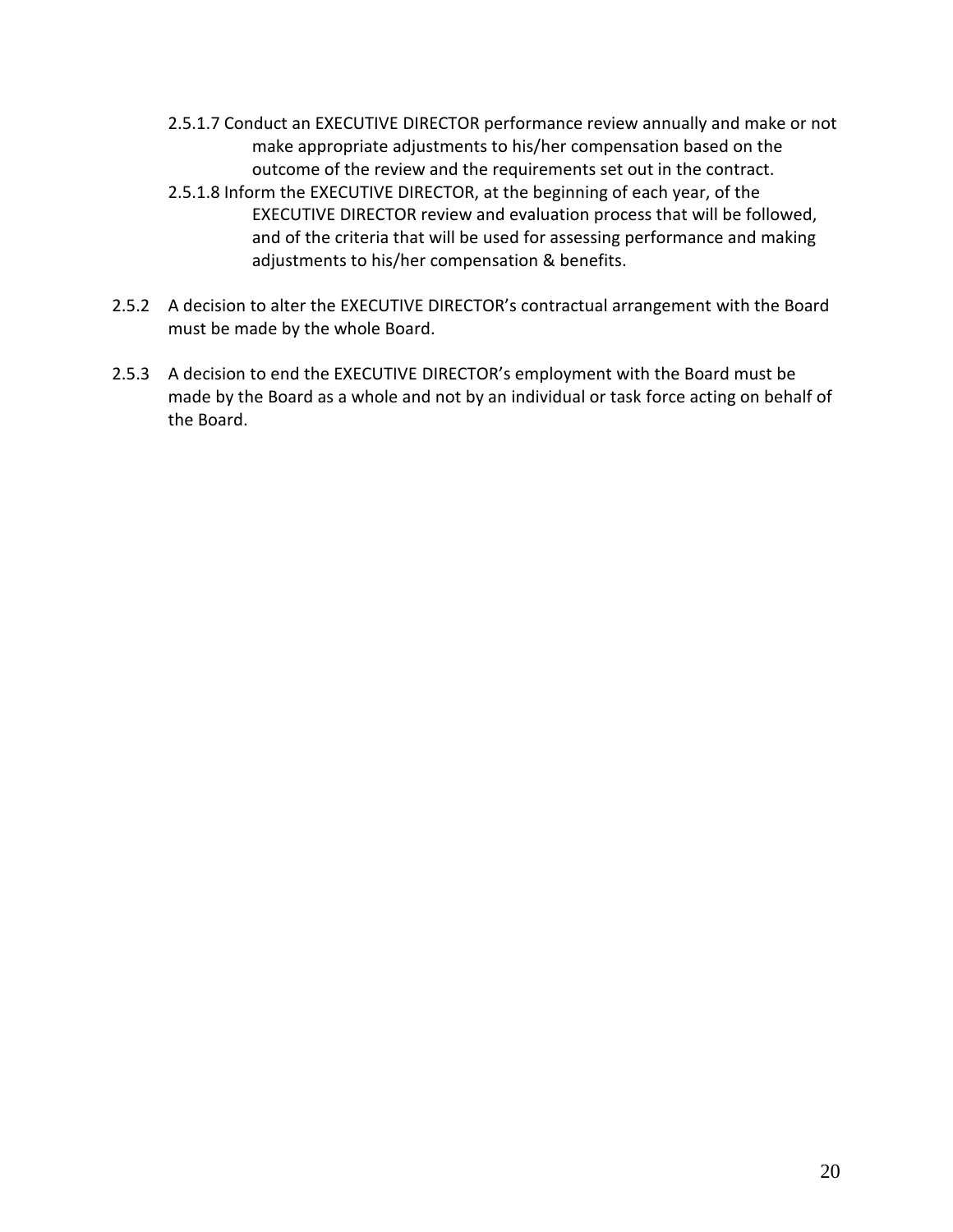- 3.1.1 With respect to personnel, paid and volunteer, the Executive Director will:
	- 3.1.1.1 Treat all personnel fairly and equitably;
	- 3.1.1.2 Ensure that individual job performance will be the primary basis for advancement or discipline among personnel.
	- 3.1.1.3 Be proactive in protecting personnel from unsafe or unhealthy conditions in the workplace.
	- 3.1.1.4 Respect the spirit of employment agreement(s) with all personnel
	- 3.1.1.5 Ensure that the Board is informed of any change in the senior personnel of the organization.
	- 3.1.1.6 Ensure that all employees will respect the communication protocols established by and set out in the Bylaws and Constitution Article VI Bylaw 37.
	- 3.1.1.7 Ensure that personnel are informed of Board and organizational policies.
	- 3.1.1.8 Provide for the continuity of office function during employee absences by ensuring that all employees are trained in the duties of at least one other employee;
	- 3.1.1.9 Respect the skill and talents of personnel and ensure personnel participation in planning and contributing to the fulfillment of the mission of the organization.
	- 3.1.1.10 Ensure that harassment in any form will not be practiced or tolerated in the organization complying with all regulatory legislative policies regarding employment standards.
	- 3.1.1.11 Ensure during any hiring process that there is no discrimination based on race, nationality, religion, colour, sex, age, marital status, sexual orientation, ethnic or national origin, political affiliation or physical limitations. Candidates will be selected on merit, ability, competencies, experience, satisfactory employment references, security check and past work performance.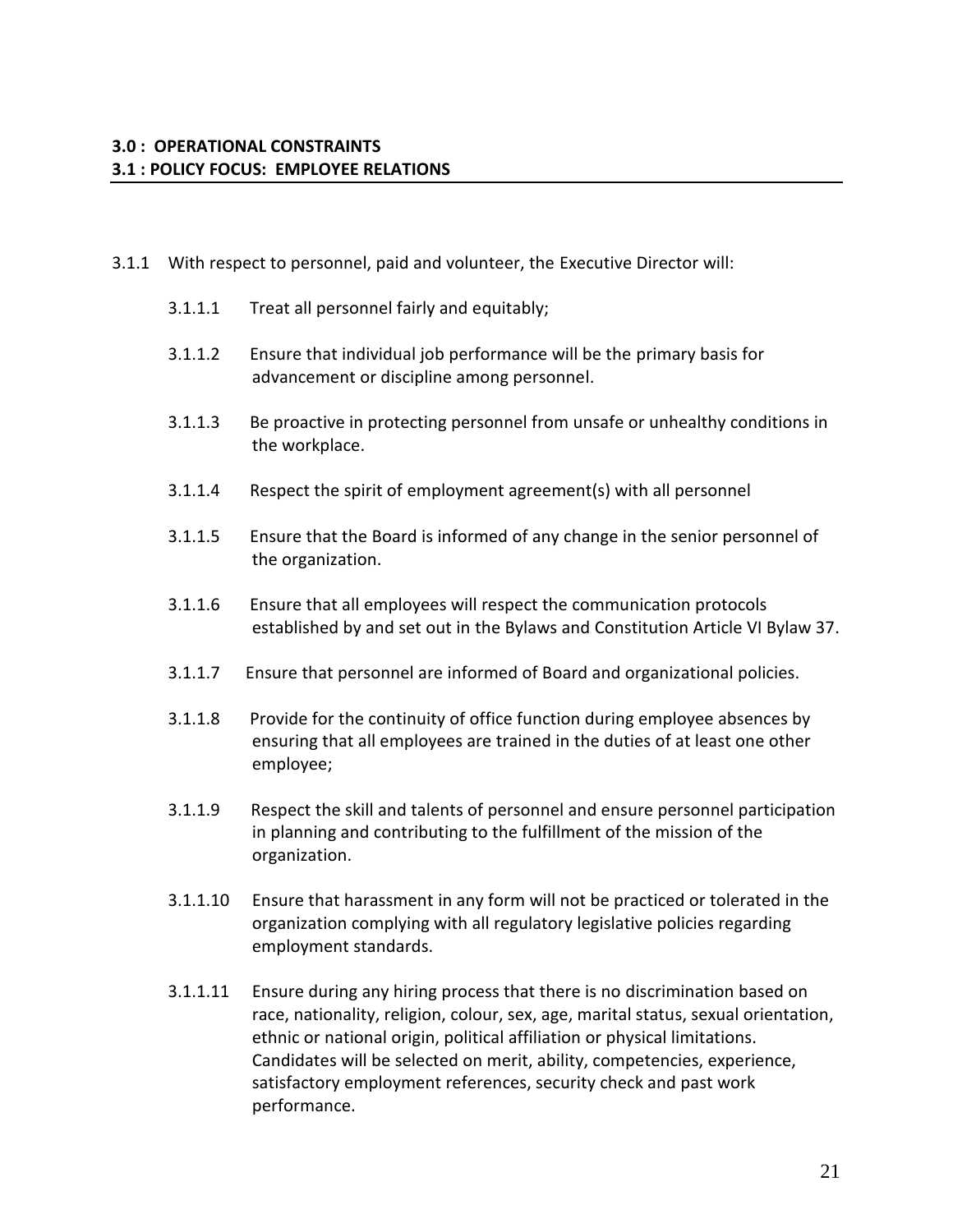3.2.1 Annual operational budgeting for any fiscal period will substantially follow the Board Outcomes/Results priorities, show a generally acceptable level of foresight and will not place the organization at financial risk.

Accordingly the EXECUTIVE DIRECTOR will :

- 3.2.1.1 Ensure the provision of operational and capital financial plans which contain sufficient detail to enable accurate projection of revenues and expenses, separation of capital and operational items, cash flow and subsequent audit trails, and disclosure of planning assumptions.
- 3.2.1.2 Ensure that the budget is derived from the organization's strategic and operational plans.
- 3.2.1.3 Include within the budget sufficient funds annually for Board prerogatives such as costs of fiscal audit, Board development, Board and task force meetings and Board legal fees.
- 3.2.1.4 Present a balance budget unless authorized otherwise by the Board.
- 3.2.1.5 Submit to the Board for its consideration and discussion, at least two months prior to the beginning of each fiscal year, the proposed operating and capital budgets for that fiscal year.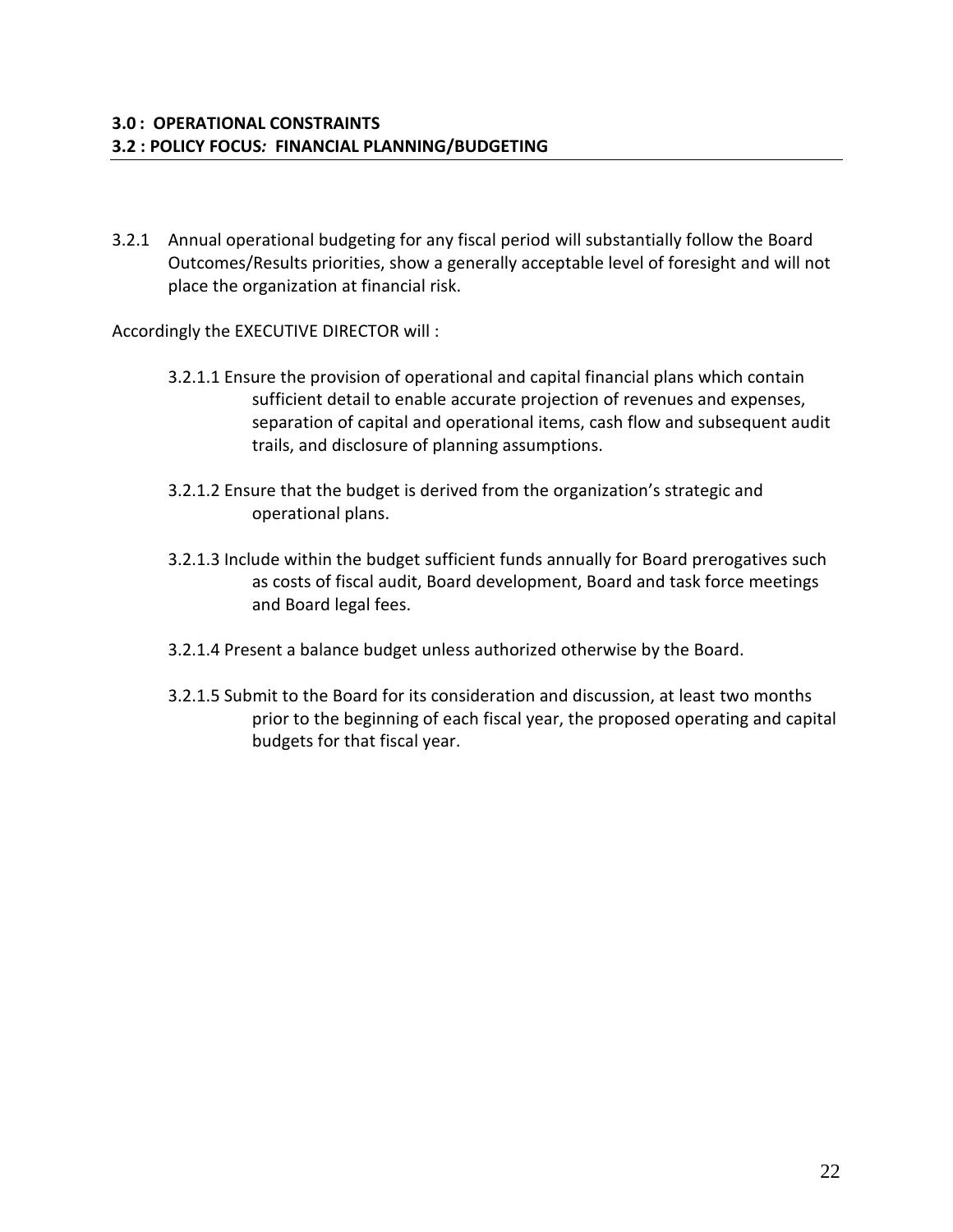3.3.1 With respect to the actual, ongoing management of the organization's financial health, the EXECUTIVE DIRECTOR will keep the organization fiscally sound.

Accordingly, the EXECUTIVE DIRECTOR will:

- 3.3.1.1 Substantially maintain Board approved financial plans/budgets.
- 3.3.1.2 Maintain cash flow in an amount needed to settle payroll and debts in a timely manner.
- 3.3.1.3 Pay or file all taxes and other government-ordered payments in a timely and accurate manner.
- 3.3.1.4 Allocate funds to substantially maintain Board priorities in the Board's OUTCOMES/RESULTS policies.
- 3.3.1.5 Report to the Board any projected budget shortfall, within 15 days and be governed by their direction.
- 3.3.1.6 Request Board approval for any excess expenditures not within budget.
- 3.3.1.7 Ensure that any expenditure of, or commitment that would require an expenditure of, an amount greater than \$10,000.00 must have prior approval of the Board.
- 3.3.1.8 Make expenditures within the following parameters:
- 3.3.1.8.1 Any goods or services costing more than \$5,000.00, or of duration lasting longer than one year with a minimum total cost of \$5,000.00, shall require a request for proposal. The advertising of such request for proposal shall be at the discretion of the EXECUTIVE DIRECTOR, however, the EXECUTIVE DIRECTOR shall give general notice of the competition to Members by posting in the office, on the website or by bulk email.
- 3.3.1.8.2 Any goods or services costing between \$1,000.00 and \$5,000.00 must solicit quotes from at least three providers of the service or goods and the EXECUTIVE DIRECTOR shall choose the successful provider, if any, at the EXECUTIVE DIRECTOR'S discretion. The EXECUTIVE DIRECTOR shall include Members in the request for quotes.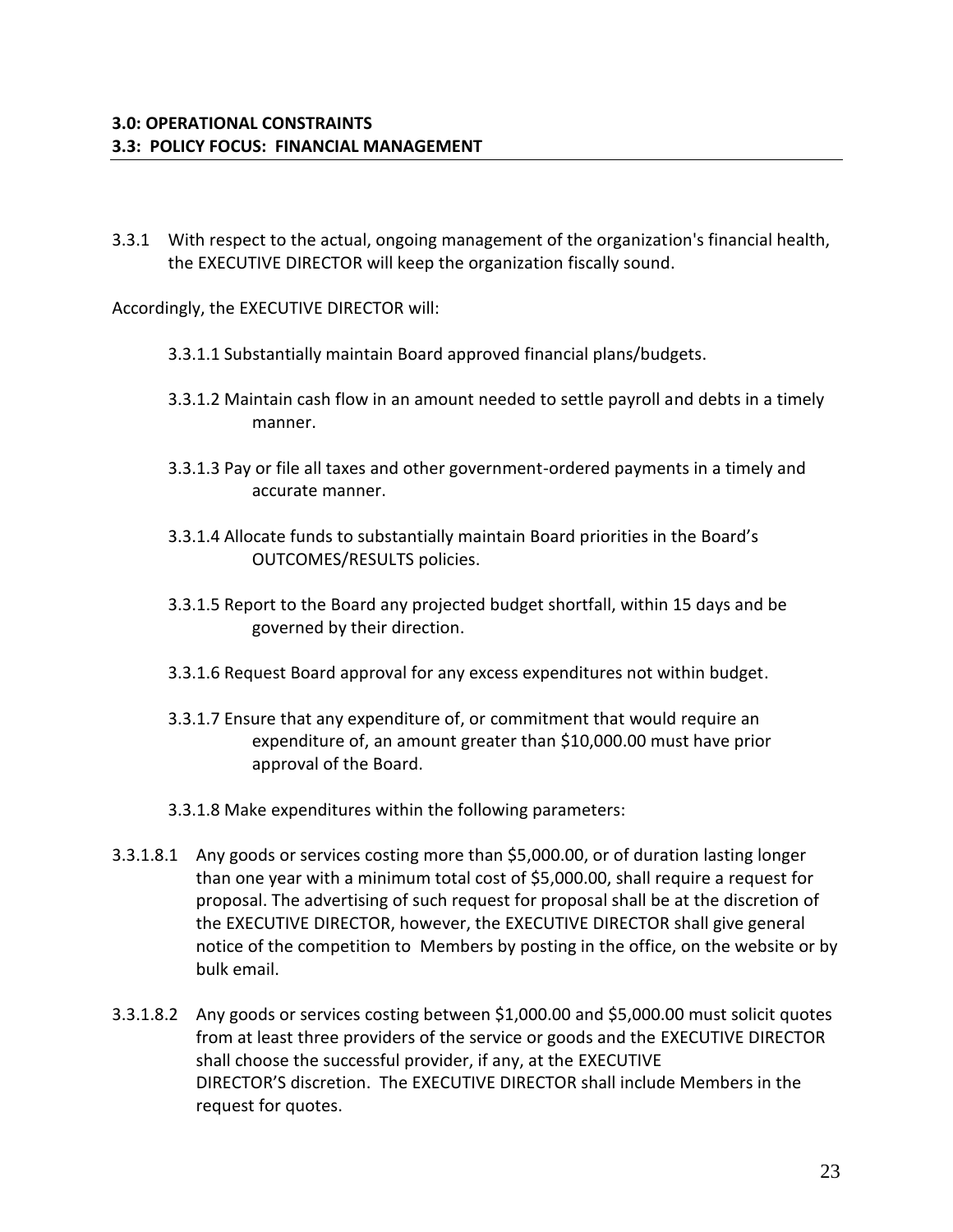- 3.3.1.8.3 Any goods or services costing less than \$1,000.00 may be purchased by way of contract or invoice at the discretion of the EXECUTIVE DIRECTOR. The EXECUTIVE DIRECTOR shall attempt to use Members where possible.
- 3.3.1.8.4 Member providers may be preferred over non member providers but the Organization will not be obligated to purchase goods and services from Members.
- 3.3.1.8.5 Selection of providers of goods or services may be determined having regard to the provider that gives the best value to the Organization. Price of the goods or services may be one of many factors considered when determining the best value to the Organization.
	- 3.3.1.9 Ensure that Organization funds held in financial institution accounts will have a maximum cash balance not exceeding 25% of the annual approved operating budget for more than three (3) consecutive months.
		- 3.3.1.9.1 Seek Board approval prior to the use of any Long Term Reserves.
		- 3.3.1.9.2 Ensure any single investment or bank account balance does not exceed the CIDC limit.
		- 3.3.1.9.3 Ensure all invested funds are covered by CDIC insurance.
	- 3.3.1.10 Will submit to the Board on a monthly basis, a financial statement that summarizes the financial condition of the organization to date and indicates the level of compliance with the Board's financial planning/budgeting and financial management policies.
	- 3.3.1.11 Ensure that organization-issued cheques have two signatures; that of the Executive Director and an officer of the Board, or two officers of the Board, with designated signing authority.
	- 3.3.1.12 Will follow generally accepted bookkeeping and accounting principles with respect to the financial management practices and procedures of the organization.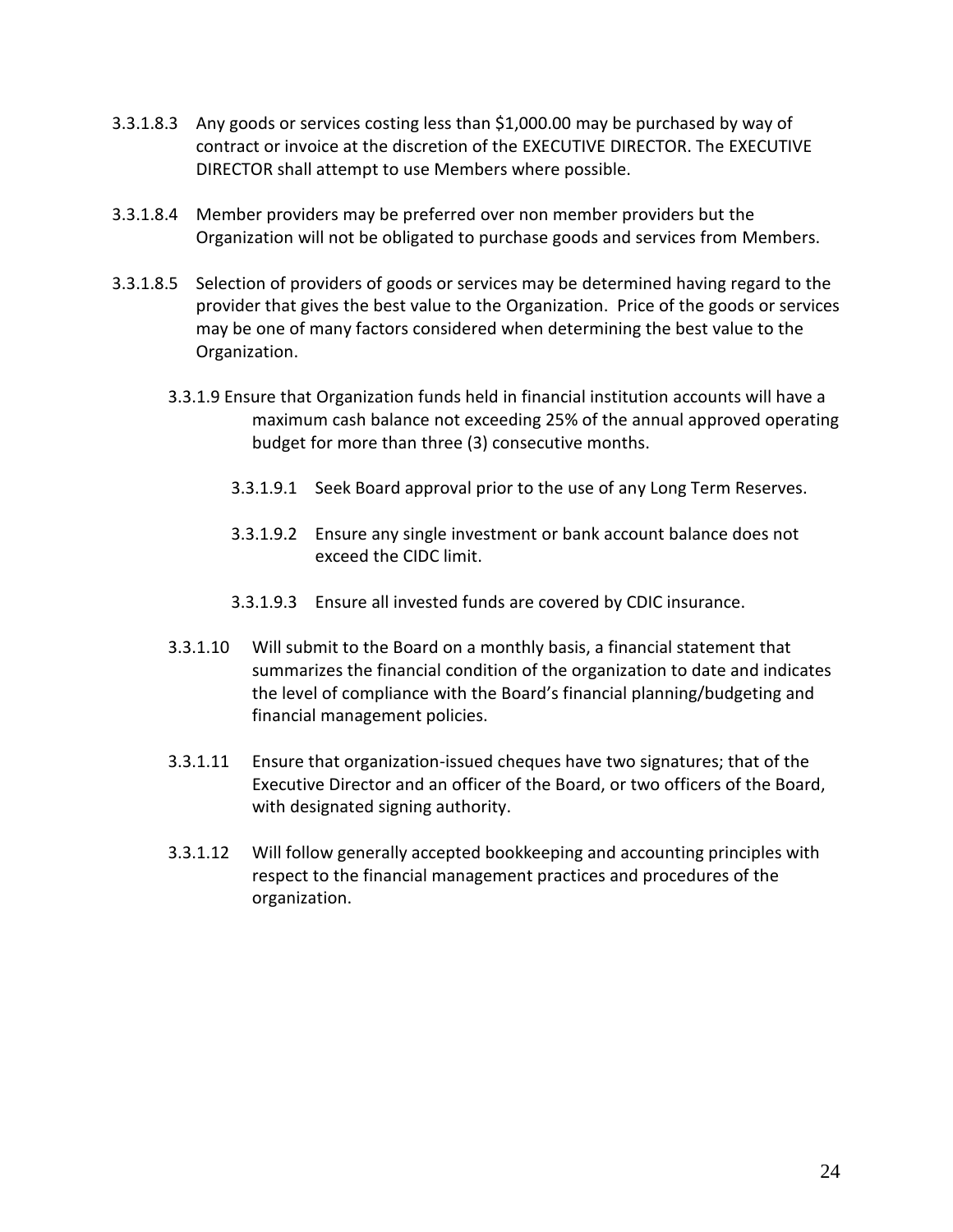3.4.1 The EXECUTIVE DIRECTOR will engage in risk management practices that prevent the Organization assets from becoming unprotected, inadequately maintained or unnecessarily risked.

Accordingly, s/he will take appropriate steps to:

- 3.4.1.1 Maintain in force at all times an "All Risk" insurance policy for 100% replacement value of the contents, equipment, stock and unity improvements.
- 3.4.1.2 Protect property, plant and equipment from improper wear and tear or insufficient maintenance.
- 3.4.1.3 Protect the organization, its Board or staff from claims of liability through commercial general liability and Directors and Officers Liability insurance; and review annually.
- 3.4.1.4 Ensure that all expenditures or commitments to make expenditures comply with Board policies.
- 3.4.1.5 Receive, process and disburse funds under controls sufficient to meet the Boardappointed auditor's standards.
- 3.4.1.6 Invest or hold operating capital in compliance with Board policy (see Financial Management).
- 3.4.1.7 Acquire, encumber and dispose of real property in accordance with Board guidelines.
- 3.4.1.8 Ensure that there are adequate controls in place to protect the organizations' assets.
- 3.4.1.9 Develop an inventory list of assets and assign value to anything over \$250. The list will be updated annually.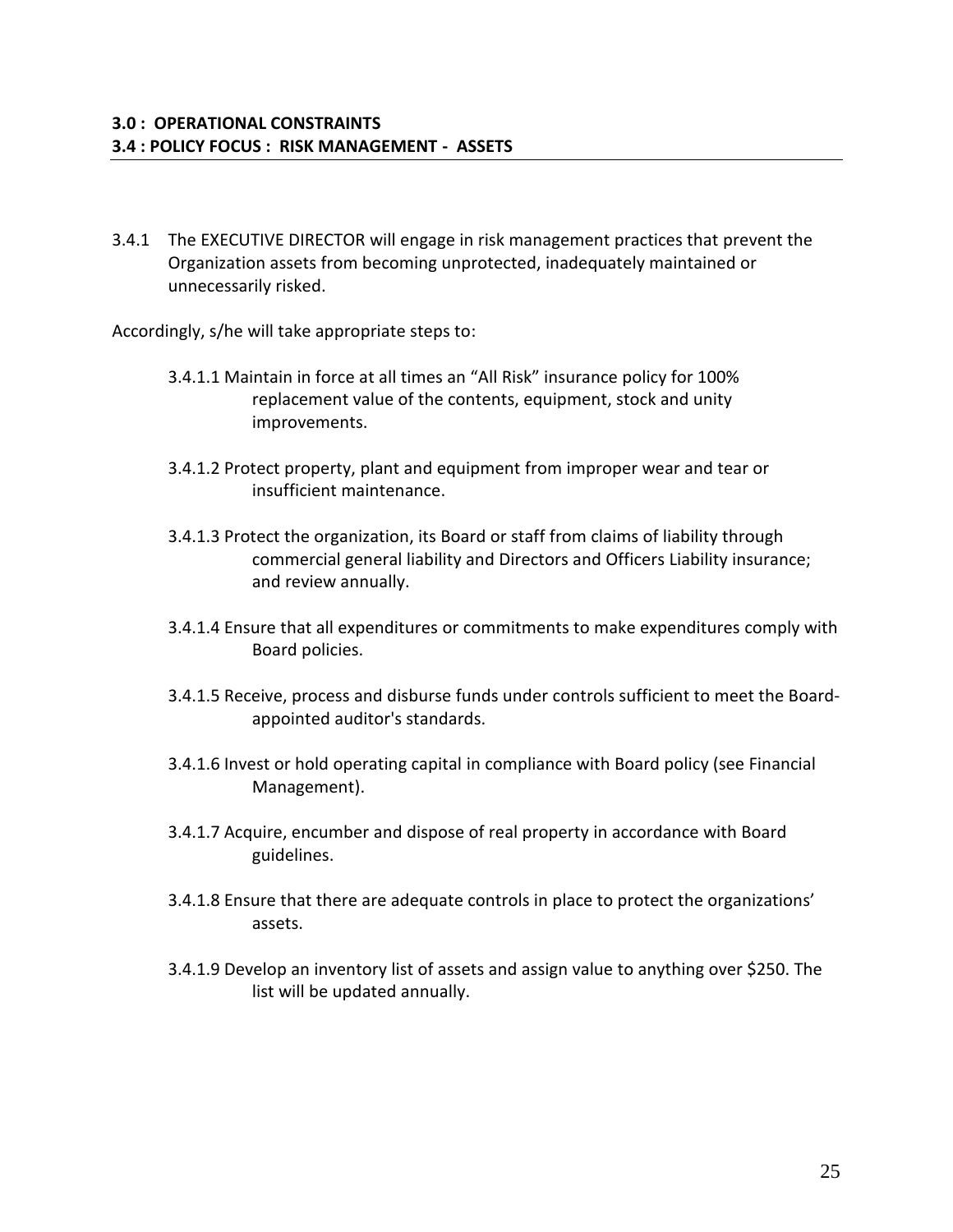- 3.5.1 The EXECUTIVE DIRECTOR will ensure that at least one Board executive and one staff member are familiar with Board and EXECUTIVE DIRECTOR issues and processes.
- 3.5.2 The Board will appoint a temporary replacement in the event of sudden loss of the EXECUTIVE DIRECTOR's services.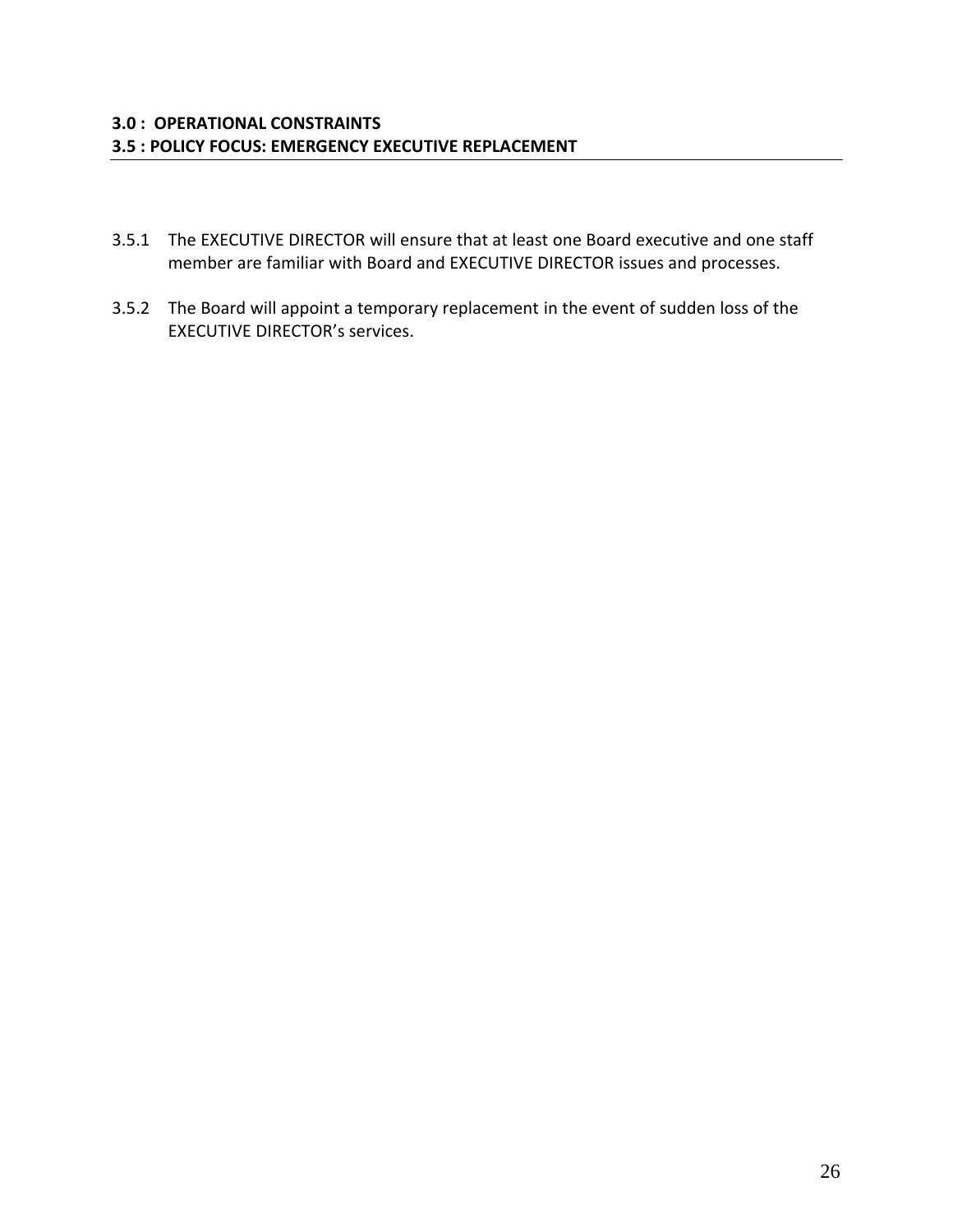3.6.1 With respect to employment, compensation and benefits to employees, consultant, contract workers and volunteers, the EXECUTIVE DIRECTOR will avoid financial risk or negative public image.

Accordingly, the following will require Board approval:

- 3.6.1.1 A change his or her own compensation and benefits.
- 3.6.1.2 Any adjustments to the budget pertaining to employment.
- 3.6.1.3 Establishing compensation and benefits which:
- 3.6.1.3.1 Deviate materially from the geographic or professional market for the skills employed in similar types of service sectors, except where necessary to provide pay equity within the policies of the Board.
- 3.6.1.3.2 Provide compensations and benefits to management personnel that are significantly higher or more substantial than that of other employees under their supervision, or that violates the norm for acceptable executive compensation within the region.
- 3.6.1.3.3 Create obligations over a longer term than revenues can be safely projected, in no event longer than two years.
- 3.6.1.3.4 Are at variance with established bargaining unit contracts.
	- 3.6.1.4 Establishing deferred or long-term compensation and benefits which cause unfunded liabilities to occur or in any way commit the organization to benefits which incur unpredictable future costs.
	- 3.6.1.5 Placing management personnel or employees in a supervisory role directly above an immediate family member.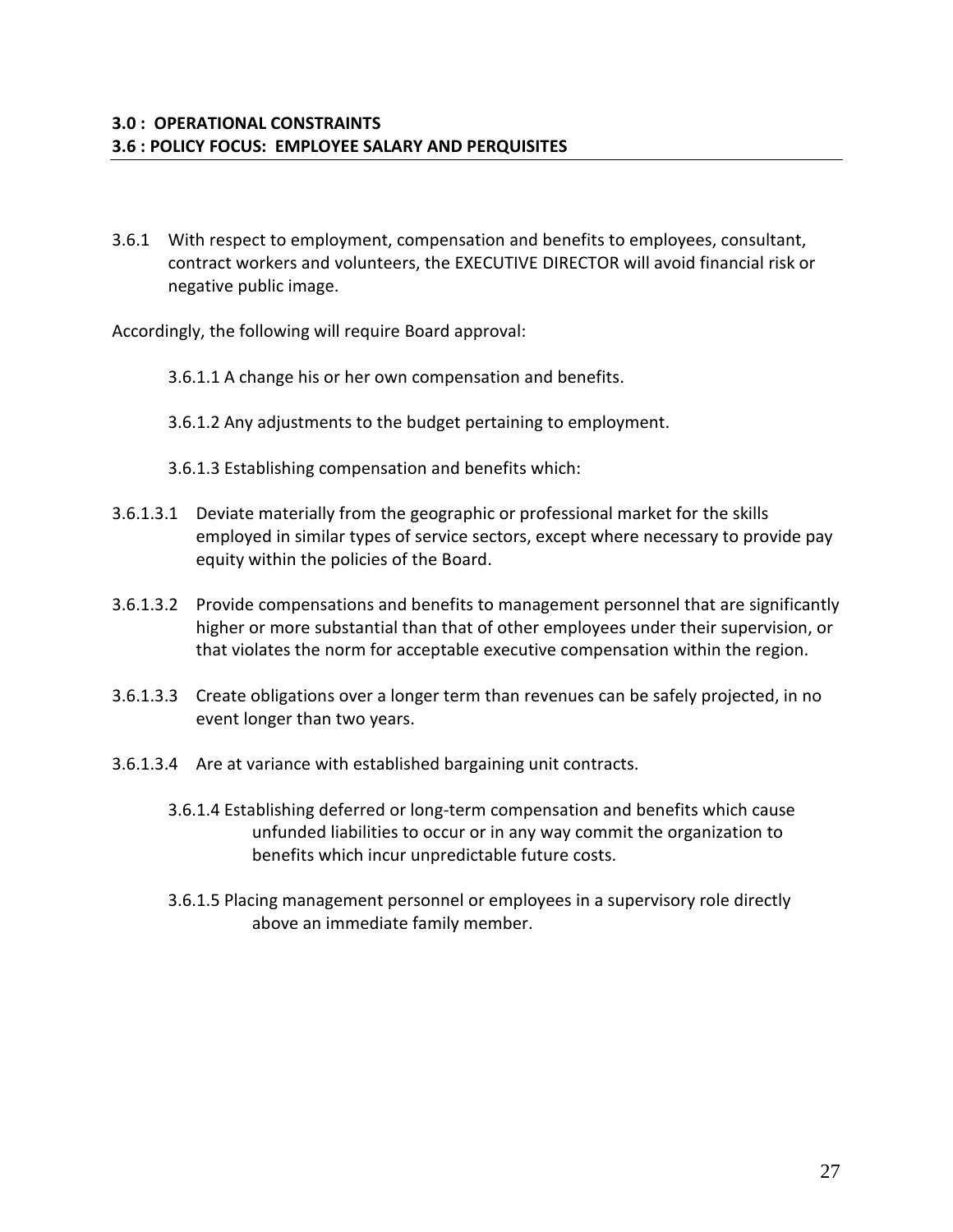3.7.1 With respect to contracting services to consultants, specialists, contract workers, and volunteers, the EXECUTIVE DIRECTOR will preserve the fiscal integrity and public image of the Board.

Accordingly, the EXECUTIVE DIRECTOR will ensure that:

- 3.7.1.1 All agreements that extend beyond six months or the defined terms of an approved project will have Board approval prior to execution.
- 3.7.1.2 Any conflict of interest with respect to contractual responsibility is referred to the Board.
- 3.7.1.3 Self-dealing and conduct of private business or personal services between the Organization and the EXECUTIVE DIRECTOR, his/her family or private business associates will be procedurally controlled to assure openness, competitive opportunity and equal access to "inside" information.
- 3.7.1.4 S/he will not use his/her position to obtain employment within the organization for family members or close associates.
- 3.7.1.5 S/he withdraws from the part of any employment selection and engagement process which involves a member of the EXECUTIVE DIRECTOR's family or private business associates.
- 3.7.1.6 All agreements entered into by the Organization are signed and agreed to by all parties.
- 3.7.1.7 The Organization does not enter into agreements with parties known to have a poor reputation or known to have engaged in questionable professional or business practices.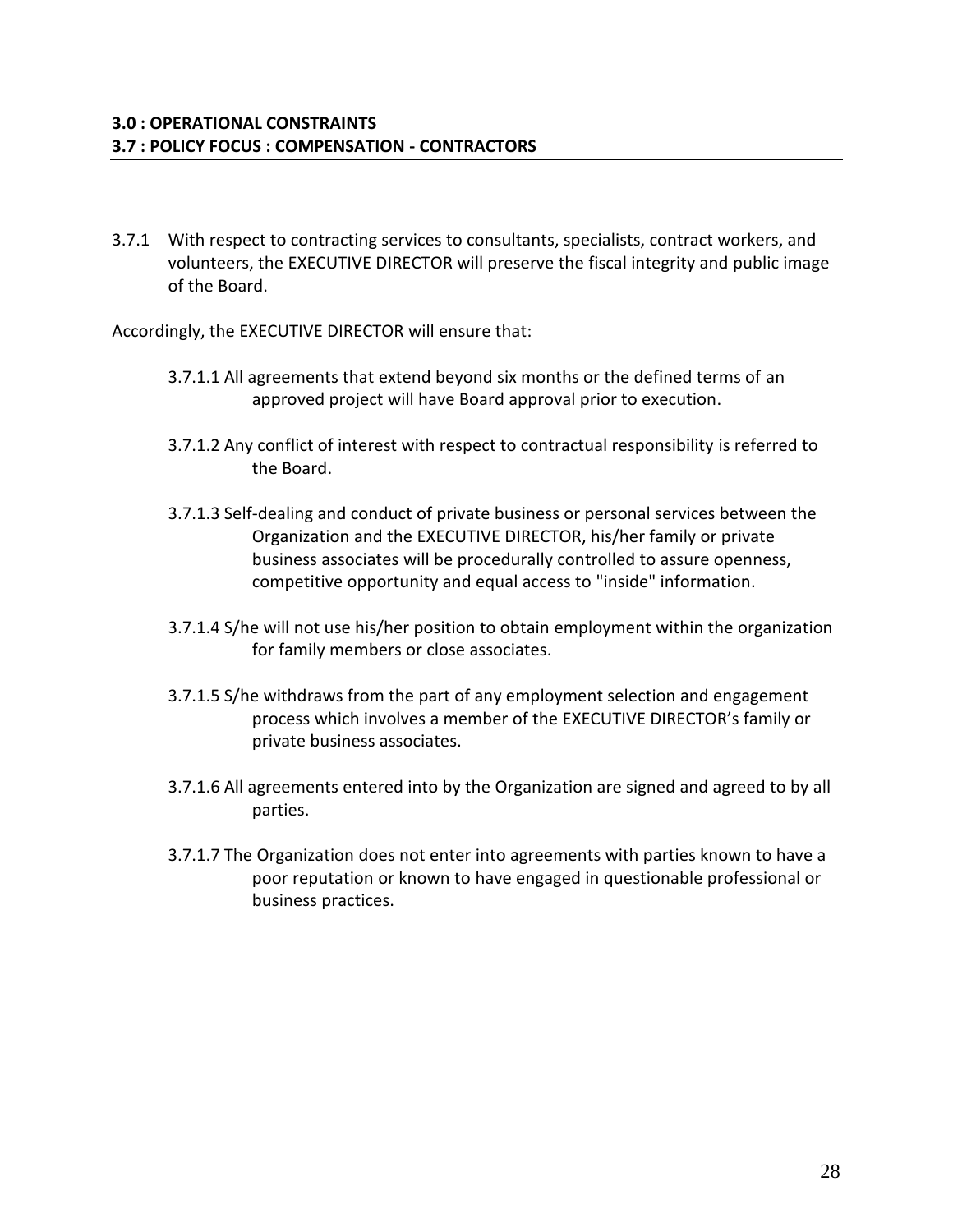3.8.1 The Board believes that the staff and volunteers of the organization are a talented and rich resource that make a significant contribution to their areas of responsibility and that also possess knowledge, creativity, and experience that can be of benefit to achieving the vision and outcomes of the organization.

Accordingly the EXECUTIVE DIRECTOR will:

- 3.8.1.1 Create an organizational culture and environment that provides opportunities for staff and volunteers to contribute their talent, knowledge and expertise to organization or system wide planning and decision making.
- 3.8.1.2 Foster a positive and cooperative staff / management relationship that emphasizes collaboration, partnership and mutual benefit problem solving and decision making.
- 3.8.1.3 Develop an organizational structure that is open and addresses the management and administrative needs of the organization and that is characterized by flexibility, fiscal prudence, relevance to function and that places decision making authority in the hands of those people who have the responsibility and accountability for the consequences of the decisions.
- 3.8.1.4 Engage in decision making practices that are based on the best available evidence and consultation and input from those most likely to be affected or impacted by the decisions.
- 3.8.1.5 Create an organizational culture and environment characterized by open, honest and effective communication; trust and mutual respect among all persons working in the organization; and, a sense of pride in their work and in being part of an effective and relevant enterprise.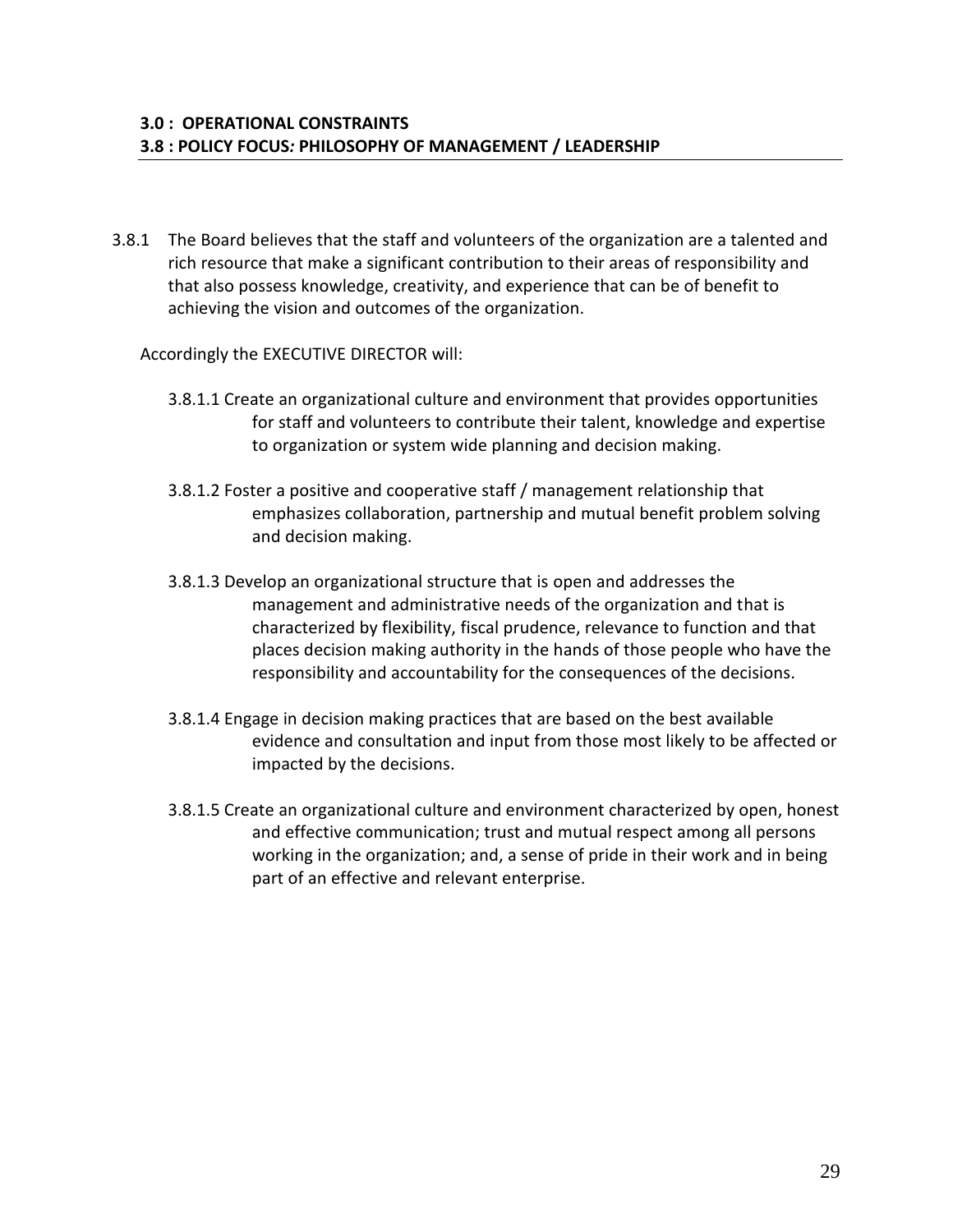- 3.9.1 The Board recognizes the value of accreditation in strengthening its agencies and services, and in identifying areas that need change.
- 3.9.2 Accordingly, the EXECUTIVE DIRECTOR will pursue appropriate accreditation as approved by the Board.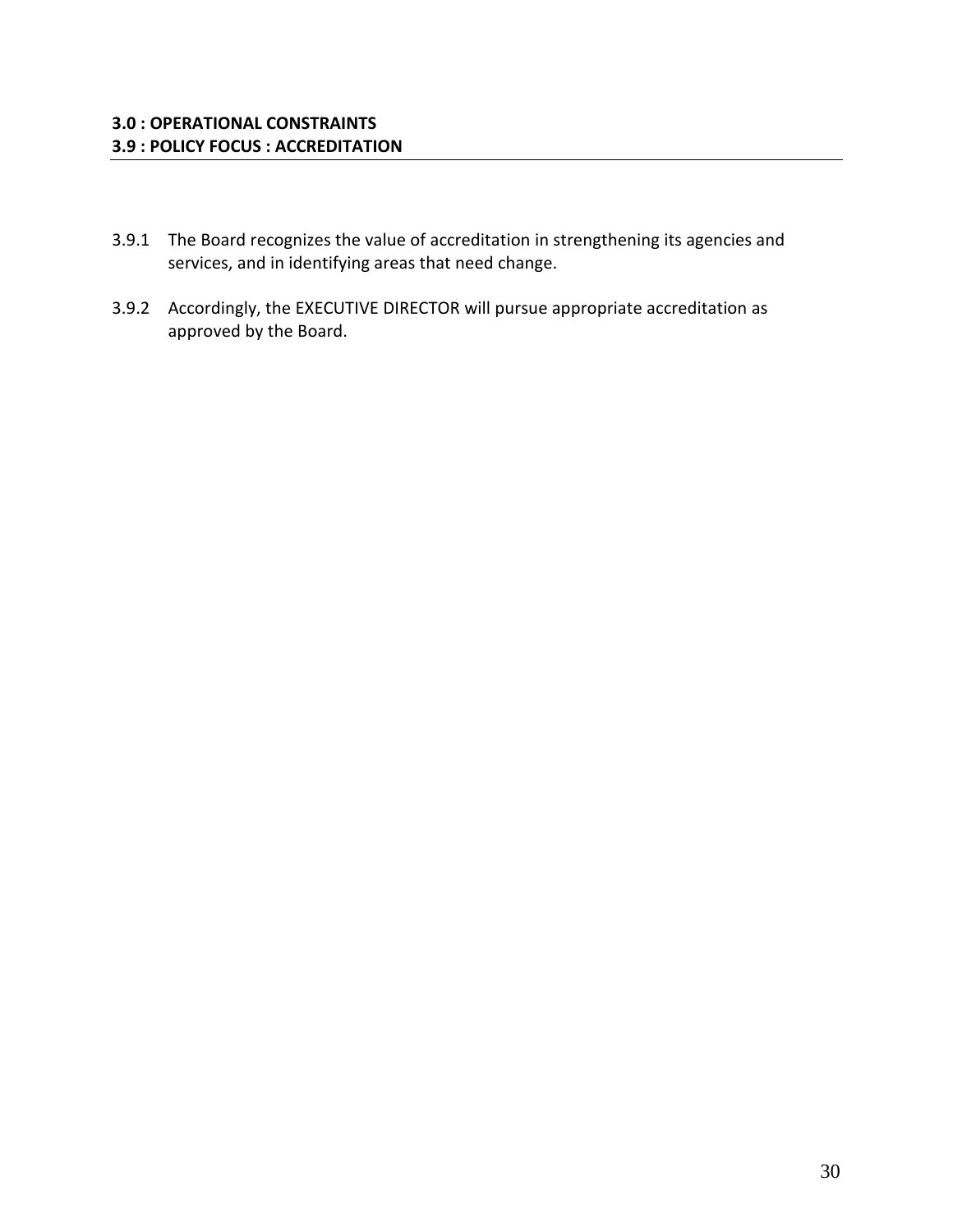3.10.1 The Board recognizes that members are the driving force behind the Organization movement and that they are representative of the core values of the Organization. As such all members are entitled to fair and equitable treatment.

Accordingly the EXECUTIVE DIRECTOR will:

- 3.10.1.1 At his/her discretion, subject to the requirements of the Bylaws, receive, review and accept (or reject) applications for membership in the Organization. When applying for membership, businesses must submit their business license number (if applicable). In exercising his/her discretion, the EXECUTIVE DIRECTOR may defer to the Board any application that the EXECUTIVE DIRECTOR deems appropriate, including, without limitation, any application whose applicants face legal action in relation to their business practices or community morals. All applicant decisions on applications made by the Executive Director will be reported to the Board at the next Board meeting. If the Board wishes to accept an applicant as a member after that applicant has been rejected by the Executive Director it shall require a majority vote of the Board.
- 3.10.1.2 Establish procedures governing the confidentiality, disclosure safekeeping and retention and eventual disposition of all pertinent records over which the Board has jurisdiction in compliance with the freedom of information and privacy legislation of the province of BC.
- 3.10.1.3 Establish schedules for membership fees that will be payable in accordance with fee schedules and approved annually by the Board.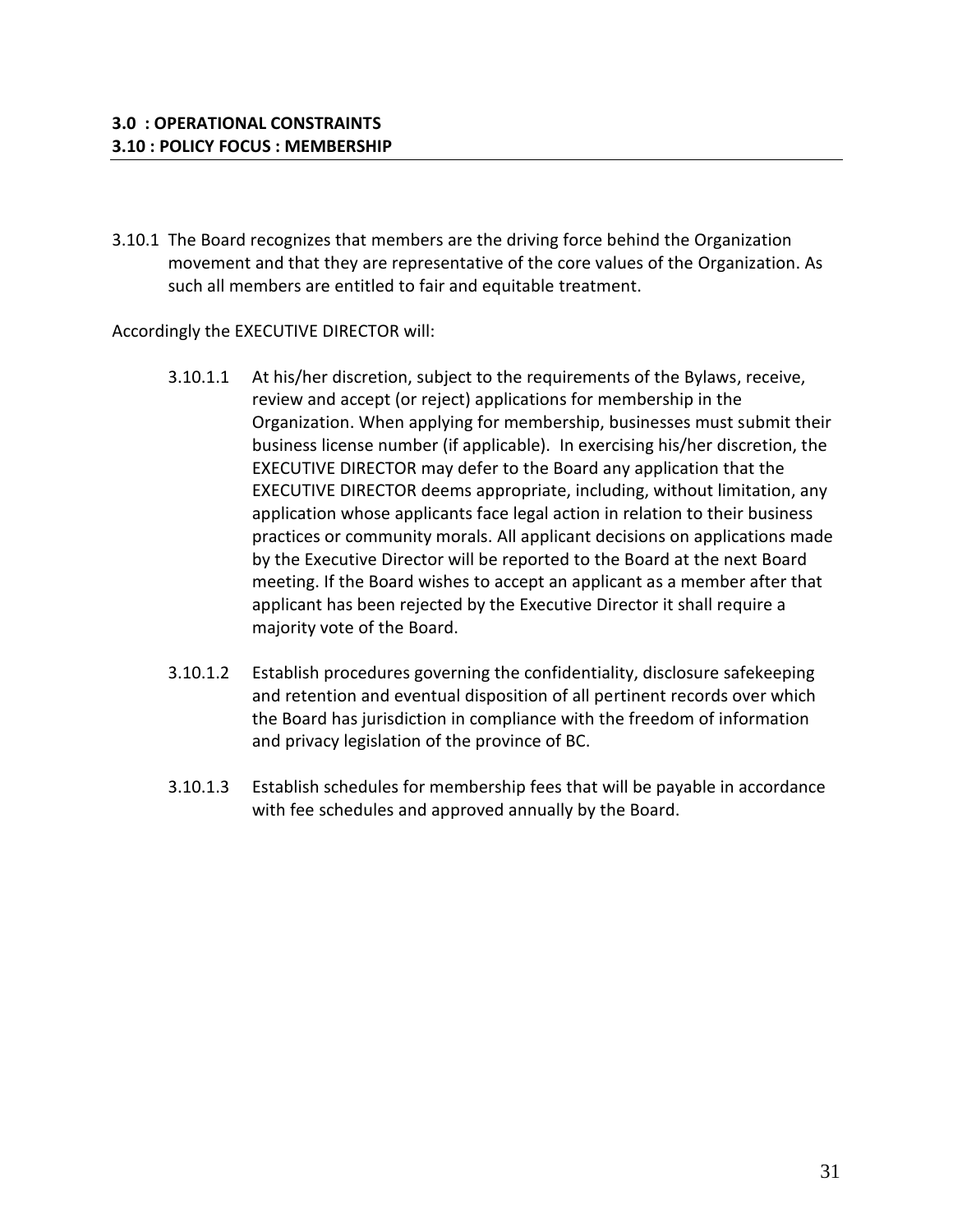- 3.11.1 The Board recognizes the valuable contribution of volunteers in raising funds to assist the organization. The EXECUTIVE DIRECTOR, in concert with the Board, will ensure that funding is directed to approved equipment or facilities.
- 3.11.2 Additional funds may be raised for worthwhile objectives, provided that there is not undue intrusion on the regular operation of the organization, and no excessive use of Board or organization resources.

Accordingly, the EXECUTIVE DIRECTOR will ensure that:

- 3.11.2.1 The object of fund-raising by volunteers acting on behalf of the organization will be in accordance with policies, goals and objectives approved by the Board.
- 3.11.2.2 Expenditures of funds will be in keeping with the stated purposes for which they were raised.
- 3.11.2.3 Except for a nominal petty cash account, all disbursement of the funds will be made by cheque signed by two signing officers.